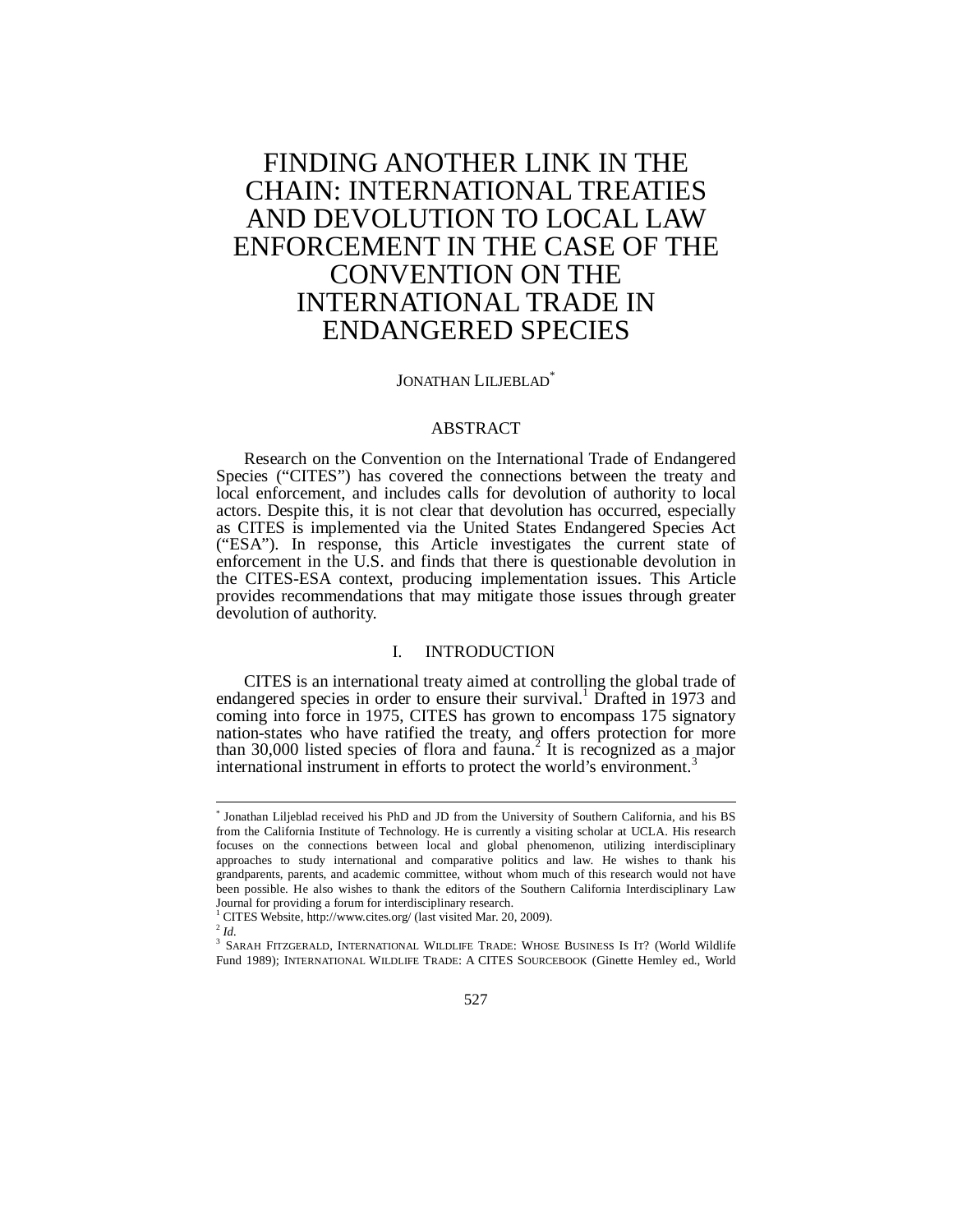As CITES has grown in numbers of signatories and species listed, scholarly literature has dedicated considerable attention to the treaty's effectiveness, with studies coming from sources in public policy, law, politics, and natural sciences.<sup>4</sup> Much of the literature dedicates its attention to implementation issues, focusing expansive analysis on the problems of national government agencies executing CITES-related programs against treaty violators. In addition, the literature focuses on issues at the local level that impede the effectiveness of CITES, particularly in terms of and representatives physically endangered species traffic.<sup>5</sup>

Wildlife Fund 1994) [hereinafter CITES SOURCEBOOK]; THE TRADE IN WILDLIFE: REGULATION FOR CONSERVATION (Sara Oldfield ed., Earthscan Publ'ns Ltd. 2003) [hereinafter TRADE IN WILDLIFE]. 4

S*ee generally* Joni Baker, *A Substantive Theory of the Relative Efficiency of Environmental Treaty Compliance Strategies: The Case of CITES*, 2 J. INT'L WILDLIFE L. & POL'Y 1 (1999); ANDREA L. GASKI & KURT A. JOHNSON, PRESCRIPTION FOR EXTINCTION: ENDANGERED SPECIES AND PATENTED ORIENTAL MEDICINES IN TRADE (Traffic USA 1994); ENDANGERED SPECIES—THREATENED CONVENTION: THE PAST, PRESENT, AND FUTURE OF CITES (Jon Hutton & Barnabas Dickson eds., Earthscan Publ'ns Ltd. 2000) [hereinafter THREATENED CONVENTION]; Catharine L. Krieps, *Sustainable Use of Endangered Species under CITES: Is It a Sustainable Alternative?*, 17 U. PA. J. INT'L ECON. L. 461 (1996); Susan S. Lieberman, *Improving International Controls on Wildlife Trade*, 20 ENDANGERED SPECIES BULL. 8 (1995); Karl Jonathan Liwo, *The Continuing Significance of the Convention on International Trade in Endangered Species of Wild Fauna and Flora in the 1990's*, 15 SUFFOLK TRANSNAT'L L. REV. 122 (1991); Paul Matthews, *Problems Related to the Convention on the International Trade in Endangered Species*, 45 INT'L & COMP. L.Q. 421 (1996); Jeffrey Melick, *Regulation of International Trade in Endangered Wildlife*, 1 B.U. INT'L L.J. 249 (1982); Michelle Ann Peters, *The Convention on International Trade of Endangered Species: An Answer to the Call of the Wild?*, 10 CONN. J. INT'L L. 169 (1994); ROSALIND REEVE, POLICING INTERNATIONAL TRADE IN ENDANGERED SPECIES: THE CITES TREATY AND COMPLIANCE (Earthscan Publ'ns Ltd. 2002); Philippe Sands & Albert P. Bedecarré, *Convention on International Trade in Endangered Species: The Role of Public Interest Non-Governmental Organizations in Ensuring the Effective Enforcement of the Ivory Trade Ban*, 17 B.C. ENVTL. AFF. L. REV. 799 (1990); Alan Schonfeld, *International Trade in Wildlife: How Effective is the Endangered Species Treaty?*, 15 CAL. W. INT'L L.J. 111 (1985); Mark C. Trexler, *The Convention on International Trade in Endangered Species of Wild Fauna and Flora—Political or Conservation Success?* (1990) (Ph.D. Dissertation, Univ. of Harv.); WILLEM WIJNSTEKERS, THE EVOLUTION OF CITES: A REFERENCE TO THE CONVENTION ON INTERNATIONAL TRADE IN ENDANGERED SPECIES OF WILD FLORA AND FAUNA (2006); Yale Center for Environmental Law & Policy—Yale Environmental Protection Clinic, *Improving Enforcement and Compliance with the Convention on International Trade in Endangered Species* (2001) [hereinafter Yale, *Improving* 

*Enforcement*]. 5 *See generally* Kevin Eldridge, *Whale for Sale?: New Developments in the Convention on International Trade in Endangered Species of Wild Fauna and Flora*, 24 GA. J. INT'L & COMP. L. 549 (1995); Kathryn Fuller et al., *Wildlife Trade Law Implementation in Developing Countries: The Experience in Latin America*, 5 B.U. INT'L L.J. 289 (1987); GASKI & JOHNSON, *supra* note 4; Michael J. Glennon, *Has International Law Failed the Elephant?*, 84 AM. J. INT'L L. 1 (1990); Andrew J. Heimert, Note, *How the Elephant Lost His Tusks*, 104 YALE L.J. 1473 (1995); THREATENED CONVENTION, *supra* note 4; Valerie Karno, *Protection of Endangered Gorillas and Chimpanzees in International Trade: Can CITES Help?*, 14 HASTINGS INT'L & COMP. L. REV. 989 (1991); Laura H. Kosloff & Mark C. Trexler, *The Convention on International Trade in Endangered Species: Enforcement Theory and Practice in the United States*, 5 B.U. INT'L L.J. 327 (1987); Lieberman, *supra* note 4; Matthews, *supra* note 4; Eric McFadden, *Asian Compliance with CITES: Problems and Prospects*, 5 B.U. INT'L L.J. 311 (1987); PHYLLIS ANN MOFSON, THE BEHAVIOR OF STATES IN AN INTERNATIONAL WILDLIFE CONSERVATION REGIME: JAPAN, ZIMBABWE, AND CITES (1996); Shennie Patel, *The Convention on International Trade in Endangered Species: Enforcement and the Last Unicorn*, 18 HOUS. J. INT'L L. 157 (1995); REEVE, *supra* note 4; TREXLER, *supra* note 4; Yale, *Improving Enforcement*, *supra* note 4.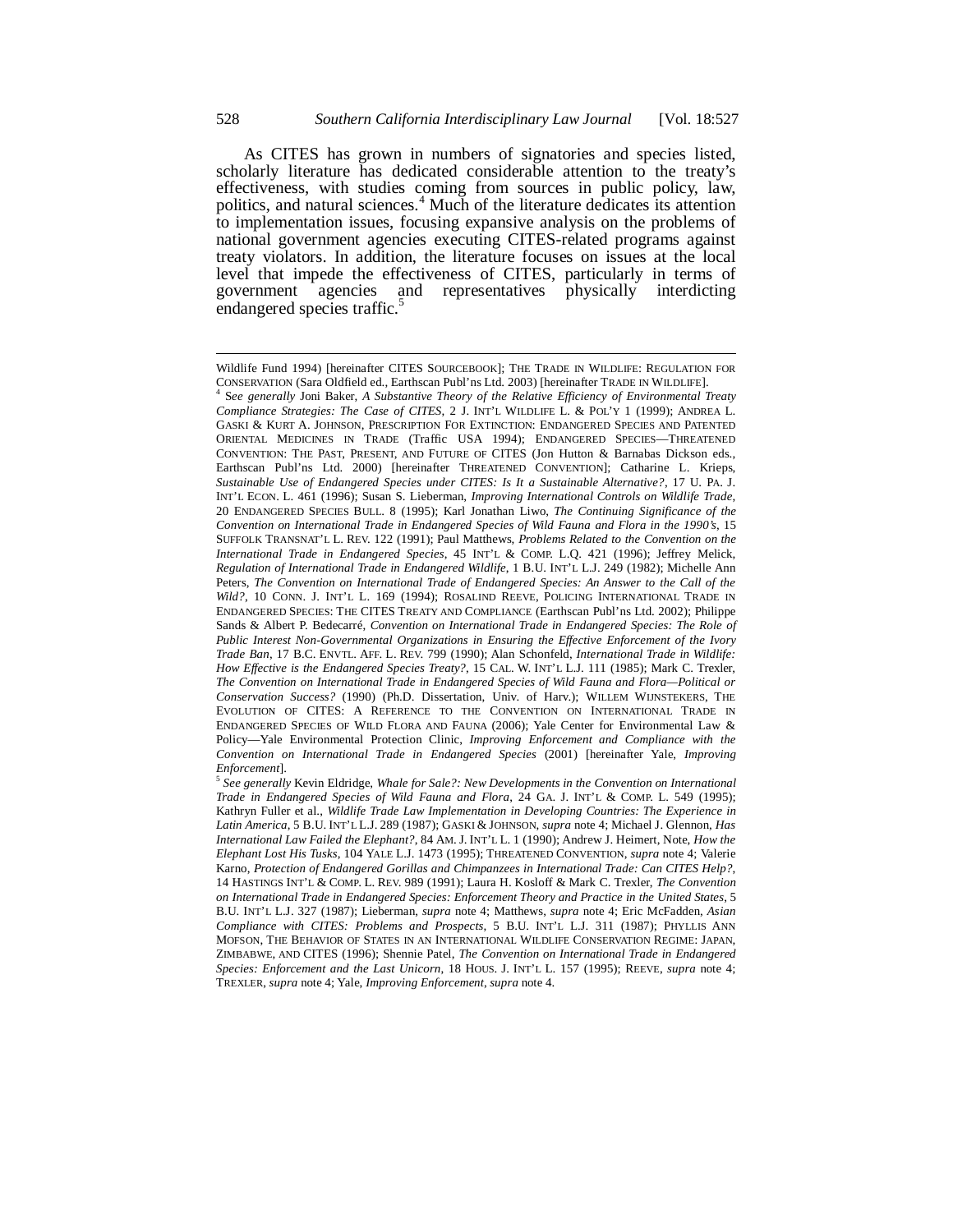Despite the efforts of researchers and scholars to improve CITES, the

global endangered species trade has expanded during the treaty's existence. In the 1970s, the international trade in endangered species specimens and products was estimated to be \$50–100 million annually, but by the 1980s this rose to approximately  $$1.5$  billion<sup>6</sup>, and in the 1990s to around  $$5$ billion.<sup>7</sup> As of 2007, the value became approximately \$15–25 billion per year, only second in value behind narcotics smuggling in terms of illegal international black markets. $8$  For the U.S. alone, the total estimated value in 2003 of endangered wildlife species crossing the borders was more than \$1.4 billion. $9$ 

Given the persistence of the endangered species trade, it is perhaps worthwhile to find alternatives to the approaches used in the CITES literature, in hopes of better understanding the treaty's implementation and better recognizing issues that contribute to the continuing rise in the international black market for endangered species specimens and products. For CITES, this means using approaches that study the way national obligations to an international treaty are relayed to sub-national levels, since CITES relies on the sovereign signatory nation-states to enact the necessary mechanisms to implement treaty requirements within their own borders.<sup>10</sup> In the U.S., CITES is implemented through the federal Endangered Species Act ("ESA"), which fulfills the country's CITES obligations to control the endangered species trade.<sup>11</sup> This Article suggests the use of an analytical approach that focuses on the relationship between national and sub-national authority in connection to ESA fulfillment of CITES.

One such approach is that of devolution, a concept common in the discourse of federalism, which addresses the allocation of power from national to local levels. Formally, devolution can be defined as "decentralized administration"<sup>12</sup> in which authority is distributed

<sup>&</sup>lt;sup>6</sup><br>FITZGERALD, *supra* note 3.<br><sup>7</sup> TBADE DI WULDI JEE supra

TRADE IN WILDLIFE, *supra* note 3. 8 Adrian Levy & Cathy Scott-Clark, *Poaching for Bin Laden*, THE GUARDIAN, May 5, 2007, *available at* http://www.guardian.co.uk/world/2007/may/05/terrorism.animalwelfare; Stefan Lovgren, *Wildlife Smuggling Boom Plaguing L.A., Authorities Say*, NATIONAL GEOGRAPHIC NEWS, July 26, 2007, http://news.nationalgeographic.com/news/2007/07/070725-animal-smuggle.html.

<sup>9</sup> Press Release, World Wildlife Fund, Congressional Funding for Enforcement of Wildlife Trade Grossly Inadequate (July 17, 2003),

http://www.worldwildlife.org/who/media/press/2003/WWFPresitem633.html.

<sup>10</sup> *See* CITES Website, *supra* note 1; CITES SOURCEBOOK, *supra* note 3; John Meyer et al., *The Structuring of a World Environmental Regime*, *1870–1990*, 51 INT'L ORG. 623 (1997). *See generally* Glen Sussman, *The USA and Global Environmental Policy: Domestic Constraints on Effective Leadership*, 25 INT'L POL. SCI. REV. 349 (2004).

*Leadership*, 25 INT'L POL. SCI. REV. 349 (2004). 11 *See* Kosloff & Trexler, *supra* note 5; Patel, *supra* note 5; Eugene Buck, M. Lynne Corn, & Pamela Baldwin, *CRS Issue Brief for Congress—IB10072: Endangered Species: Difficult Choices* (Sept. 5, 2001), *available at* http://www.cnie.org/nle/crsreports/biodiversity/biodv-1.cfm#\_1\_1; U.S. Fish & Wildlife Service, http://www.fws.gov (last visited Mar. 20, 2009).

<sup>&</sup>lt;sup>12</sup> Peter H. Schuck, Symposium: "Rebuilding Nation Building," *Federalism*, 38 CASE W. RES. J. INT'L L. 5 (2006).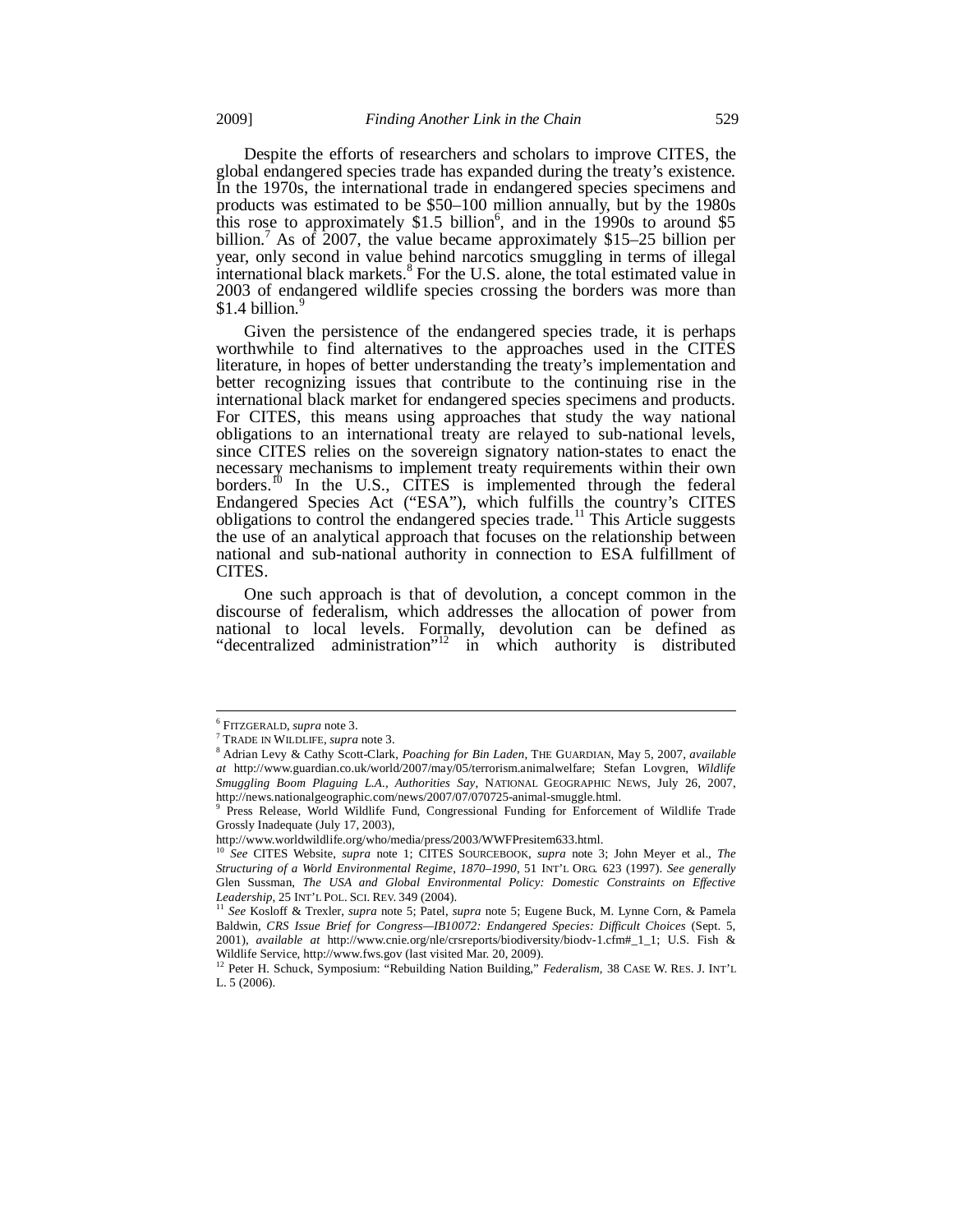downwards from national government to sub-national governments.<sup>13</sup> Within the U.S., devolution has been applied to the relationships between the federal and state governments, as well as federal government connections reaching the more local level of cities and municipalities.<sup>14</sup> Within the CITES-ESA context, devolution decentralizes federal authority to local entities consisting of cities and municipalities, with these local entities being allocated administrative functions in the enforcement of ESA provisions supporting CITES.

This Article evaluates this scenario, with the particular goals of assessing the extent to which authority under the ESA is distributed between federal and local levels and identifying recommendations that would allow greater devolution of federal power and thus increased inclusion of local participation in ESA enforcement. In so doing, the ulterior objective of this Article is to provide an empirical illustration of how an analytical approach using devolution can help identify potential problems and solutions in CITES implementation, and thereby potentially assist the implementation of other international treaties as well.

To accomplish these goals, this Article will begin with a brief introduction of devolution and a placement of endangered species trafficking in the devolution discourse. Next, the Article will analyze the devolution of authority in the CITES-ESA context, identifying issues in the way authority is distributed from federal to local government agencies involved in the interdiction of endangered species traffic entering and leaving the U.S. This analysis will be followed by conclusions as to the policy prescriptions that may mitigate such issues. Final comments will then address possible directions for future research as well as note the implications of the conclusions beyond the CITES-ESA context, particularly in terms of how the empirical findings illustrate implications for devolution within international relations scholarship.

## II. DEVOLUTION

Devolution is tied into the discourse over federalism, which benefits from an extensive scholarly literature.<sup>15</sup> Federalism follows the evolving

<sup>&</sup>lt;sup>13</sup> George Cameron Coggins, "Devolution" in Federal Land Law: Abdication by Any Other Name . . ., 14 HASTINGS W.-NW. J. ENVIL L. & POL'Y 485 (2008).<br><sup>14</sup> Id. at 486. See Marc Morial, *Redefining Devolution*, 10 HARV. J. AFR. AM. PUB. POL'Y 131 (2004).<br><sup>15</sup> See generally Robert B. Ahdieh, *From Federalism to Intersystem* 

*Nature of Modern Jurisdiction*, 57 EMORY L.J. 1 (2007); Kathleen Anders & Curtis Shook, *New Federalism: Impact on State and Local Governments*, 15 J. PUB. BUDGETING, ACCT., & FIN. MGMT. 466 (2003); Maxwell A. Cameron & Tulia G. Falletti, *Federalism and the Subnational Separation of Powers*, 35 PUBLIUS: J. FEDERALISM 245 (2005); Richard L. Cole et al., *Devolution: Where's the Revolution?*, 29 PUBLIUS: J. FEDERALISM 99 (1999); Fred D. Collie, *21st Century Policing: The Institutionalization of Homeland Security in Local Law Enforcement Organizations* (2006) (Master's Thesis, Naval Postgraduate Sch.); Frank B. Cross, *The Folly of Federalism*, 24 CARDOZO L. REV. 1 (2002); Clayton P. Gillette, *The Conditions of Interlocal Cooperation*, 21 J.L. & POL. 365 (2005); Richard P. Nathan, *There Will Always Be a New Federalism*, 16 J. PUB. ADMIN. RES. & THEORY 499 (2006); Anna Rubinchik-Pessach, *Can Decentralization Be Beneficial?*, 89 J. PUB. ECON. 1231 (2005); Schuck, *supra* note 12; David Thacher, *The Local Role in Homeland Security*, 39 LAW & SOC'Y REV. 635 (2005); Craig Volden, *Intergovernmental Political Competition in American Federalism*, 49 AM. J.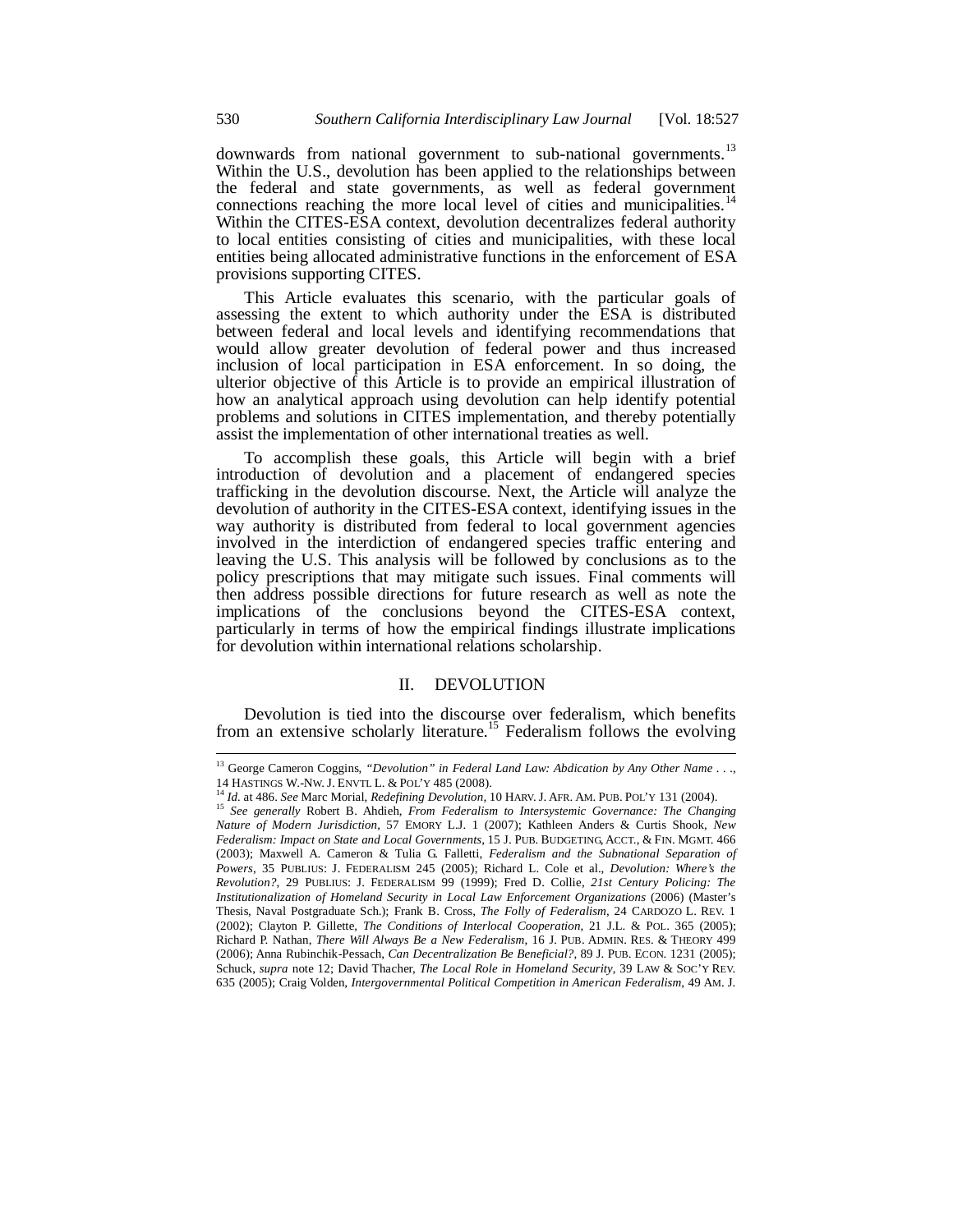division of power in political authority between the jurisdictions of a central national government and disparate sub-national governments.<sup>16</sup> Generally, federalist perspectives perceive an ongoing dynamic between the national government that centralizes power and disparate sub-national governments that seek to decentralize power amongst themselves.<sup>1</sup> Devolution modifies this discourse by focusing on the delegation of federal power, with authority being decentralized to sub-national actors, which in the U.S. include states as well as local units such as county and municipal governments.<sup>1</sup>

The distribution of authority between national and sub-national units is a research topic for those interested not only in the dynamics within the U.S. government, but also in the comparative analysis of government systems in other nation-states.<sup>19</sup> Federalism's analogy of decentralizing power from a central source to more local units is also reflected in international relations research into how global institutions can be made more effective through the distribution of authority to their constituents, meaning a delegation of power to actors including nation-states or private organizations.<sup>20</sup> In the U.S., federalism is often used in reference to federal and state government interaction.<sup>21</sup>

<sup>16</sup> Schuck, *supra* note 12, at 5–6. *See generally* Nathan, *supra* note 15.<br><sup>17</sup> *See generally* Cross, *supra* note 15, at 1–2; Nathan, *supra* note 15, at 502.<br><sup>18</sup> *See generally* Coggins, *supra* note 13; Cole, *su* MGMT. (SUPP.) 57 (2005); ACCOMMODATING DIVERSITY: ASYMMETRY IN FEDERAL STATES (Robert Agranoff ed., Nomos Verlagsgesellschaft 1999); Cameron & Falletti, *supra* note 15; Jan Erk, *Does Federalism Really Matter?*, 39 COMP. POL. 103 (2006); David Gibbs & Andrew E.G. Jonas, *Governance and Regulation in Local Environmental Policy: The Utility of a Regime Approach*, 31 GEOFORUM 299 (2000); R. Randall Kelso, Symposium: Comparative Federalism in the Devolution Era, *A Post-Conference Reflection on Federalism, Toleration, and Human Rights*, 40 S. TEX. L. REV. 811 (1999); CONSTITUTIONAL ORIGINS, STRUCTURE, AND CHANGE IN FEDERAL COUNTRIES (John Kincaid & G. Alan Tarr eds., McGill-Queen's Univ. Press 2005); Charles H. Koch, Jr., *The Devolution of Implementing Policymaking in Network Governments*, 57 EMORY L.J. 167 (2007); NAT'L INST. FOR RESEARCH ADVANCEMENT & NAT'L ACAD. OF PUB. ADMIN., THE CHALLENGE TO NEW GOVERNANCE IN THE TWENTY-FIRST CENTURY: ACHIEVING EFFECTIVE CENTRAL-LOCAL RELATIONS (1999); WAYNE NORMAN, NEGOTIATING NATIONALISM: NATION-BUILDING, FEDERALISM, AND SECESSION IN THE MULTINATIONAL STATE (Oxford Univ. Press 2006); Aidan O'Neill, *Fundamental Rights and the Constitutional Supremacy of Community Law in the United Kingdom after Devolution and the Human Rights Act*, 2002 PUB. L. 724 (2002); Jonathan Rodden, *Comparative Federalism and Decentralization: On Meaning and Measurement*, 36 COMP. POL. 481 (2004); GREEN GIANTS?: ENVIRONMENTAL POLICIES OF THE UNITED STATES AND THE EUROPEAN UNION (Norman J. Vig & Michael G. Faure eds., The MIT Press 2004); FEDERALISM AND ECONOMIC REFORM: INTERNATIONAL PERSPECTIVES (Jessica S. Wallack & T. N. Srinivasan eds., Cambridge Univ. Press 2006); ERIK WIBBELS, FEDERALISM AND THE MARKET: INTERGOVERNMENTAL CONFLICT AND ECONOMIC REFORM IN THE DEVELOPING WORLD (Cambridge Univ. Press 2005).

<sup>20</sup> Ahdieh, *supra* note 15, at 8; Alfred C. Aman, Jr., Symposium: Globalization, Court, and Judicial Power, *Federalism Through a Global Lens: A Call for Deferential Judicial Review*, 11 IND. J. GLOBAL LEGAL STUDIES 109 (2004); Timothy J. Conlan et al., *Taking on the World: The International Activities of American State Legislatures*, 34 PUBLIUS: J. FEDERALISM 183 (2004); Dana R. Fisher, *Global and Domestic Actors within the Global Climate Change Regime: Toward a Theory of the Global Environmental System*, 23 INT'L J. SOC. & SOC. POL'Y 5 (2003); Jessica T. Mathews, *Power Shift (Changing Role of Central Government)*, 76 FOREIGN AFF. 50 (1997); Nick Robinson, *Citizens Not* 

POL. SCI. 327 (2005); Charles R. Wise & Rania Nader, *Organizing the Federal System for Homeland*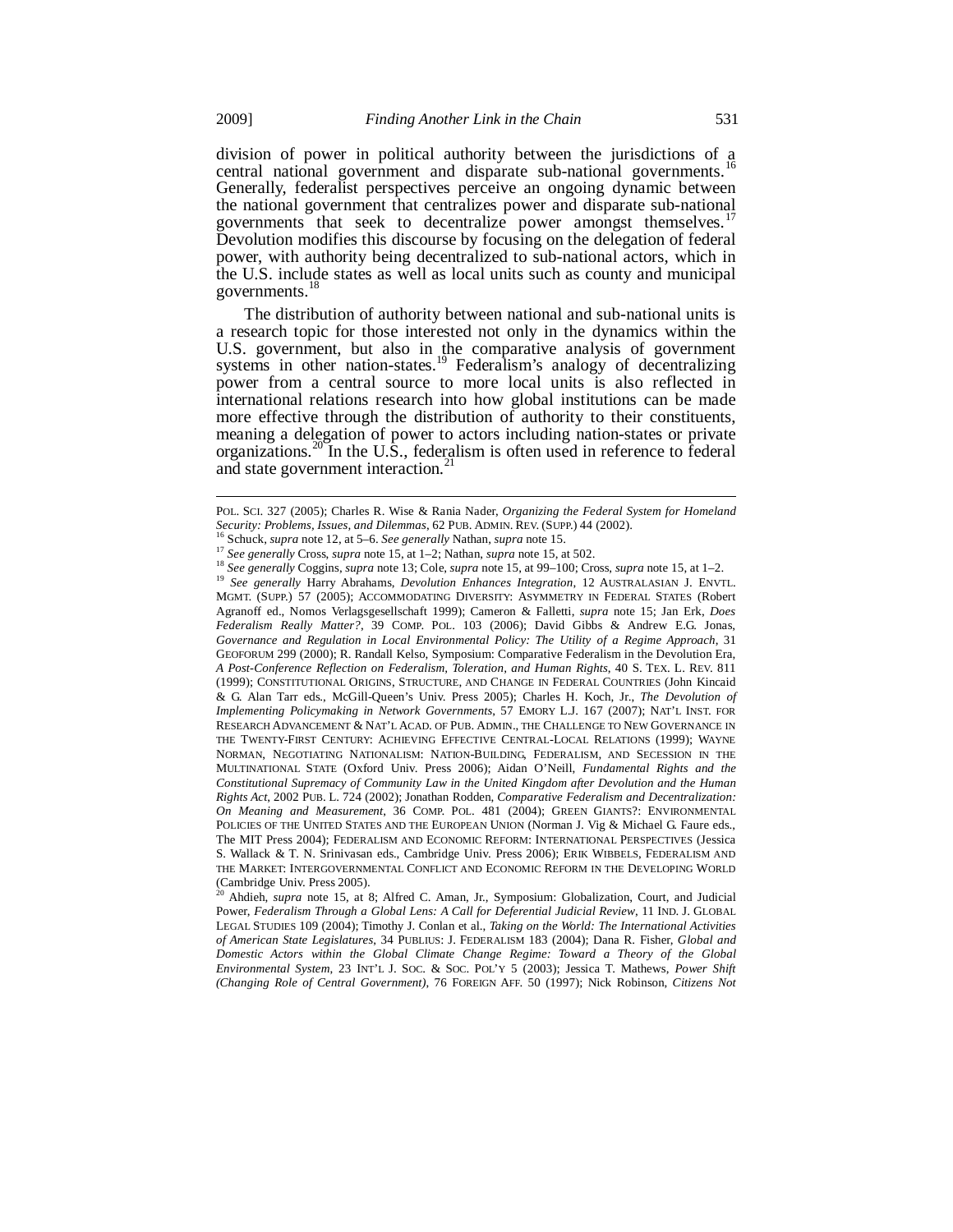In studies of government policy, devolution has been examined across a range of policy issues, including national security, immigration, human smuggling, health, transportation, and education.<sup>22</sup> It has also been discussed in environmental literature devoted to government interaction between national, state, and local levels, particularly in discussions over the potential to improve enforcement of national laws through the contributions of local actors.<sup>23</sup> In addition, it has been applied to endangered species preservation under the ESA and the research addresses issues of devolution and federalism in the ESA's impact on habitat management, non-traderelated species conservation (e.g., hunting and fishing), and public versus private property rights. The underlying theme has been the ways local public and private entities can play a role in improving federal actions under the  $E\hat{S}A$ <sup>24</sup>. The general arguments of the preceding literature is that

*Subjects: U.S. Foreign Relations Law and the Decentralization of Foreign Policy*, 40 AKRON L. REV. 647 (2007); Sussman, *supra* note 10.<br><sup>21</sup> *See*, *e.g.*, Nathan, *supra* note 15; Schuck, *supra* note 12.

<sup>&</sup>lt;sup>22</sup> Robert Block, Politics & Economics: Fighting Terrorism By Sharing Data; Homeland Security Plans *To Improve Cooperation with Police Departments*, WALL ST. J., Oct. 16, 2006, at A6; Dep't of Homeland Sec., Fact Sheet: Improving Border Security and Immigration within Existing Law (Aug. 10, 2007), http://www.dhs.gov/xnews/releases/pr\_1186757867585.shtm; Tom Fitton, *Local Law Enforcement Effective in Fighting Illegal Immigration*, THE CONSERVATIVE VOICE, July 24, 2006; Donald F. Kettl, *The Transformation of Governance: Globalization, Devolution, and the Role of Government*, 60 PUB. ADMIN. REV. 488 (2000); Michael McGuire, *Intergovernmental Management: A View from the Bottom*, 66 PUB. ADMIN. REV. 677 (2006); Patrick Poole, *Local Law Enforcement and Homeland Security*, AM. THINKER, Aug. 9, 2007,

http://www.americanthinker.com/2007/08/local\_law\_enforcement\_and\_home.html; Gretchen Randall, *Devolution to the States Is Working for Welfare; It Can Work for Public Lands*, NAT'L POL'Y ANALYSIS, June 2001, http://www.nationalcenter.org/NPA340.html; Zoe Tillman, *More Communities Use Local Police to Enforce U.S. Immigration Law*, CHRISTIAN SCI. MONITOR, July 17, 2007, *available at* http://www.csmonitor.com/2007/0717/p01s05-ussc.html.

<sup>23</sup> *See, e.g.*, Jonathan H. Adler, *Jurisdictional Mismatch in Environmental Federalism*, 14 N.Y.U. ENVTL. L.J. 130 (2005); RONALD KEITH GADDIE & JAMES L. REGENS, REGULATING WETLANDS PROTECTION: ENVIRONMENTAL FEDERALISM AND THE STATES (State Univ. of N.Y. Press 1999); Michael E. Kraft & Denise Scheberle, *Environmental Federalism at Decade's End: New Approaches and Strategies*, 28 PUBLIUS: J. FEDERALISM 131 (1998); McGuire, *supra* note 22; Jean O. Melious, *Enforcing the Endangered Species Act Against the States*, 25 WM. & MARY ENVTL. L. & POL'Y REV. 605 (2001); John R. Nolon, *In Praise of Parochialism: The Advent of Local Environmental Law*, 26 HARV. ENVTL. L. REV. 365 (2002); Warren L. Ratliff, *The De-Evolution of Environmental Organization*, 17 J. LAND, RESOURCES, & ENVTL. L. 45 (1997); Richard L. Revesz, *Federalism and Environmental Regulation: A Public Choice Analysis*, 115 HARV. L. REV. 553 (2001); DENISE SCHEBERLE, FEDERALISM AND ENVIRONMENTAL POLICY: TRUST AND THE POLITICS OF IMPLEMENTATION (Georgetown Univ. Press 1997); Denise Scheberle, *The Evolving Matrix of Environmental Federalism and Intergovernmental Relationships*, 35 PUBLIUS: J. FEDERALISM 69 (2005); Volden, *supra* note 15; Ellen R. Zahren, Comment, *Overfiling under Federalism: Federal Nipping at State Heels to Protect the* 

<sup>&</sup>lt;sup>24</sup> Valerie J.M. Brader, *Shell Games: Vicarious Liability of State and Local Governments for Insufficiently Protective Regulations under the ESA*, 45 NAT. RESOURCES J. 103 (2005); Gregory Broderick, *Towards Common Sense in ESA Enforcement: Federal Courts and the Limits on Administrative Authority and Discretion under the Endangered Species Act*, 44 NAT. RESOURCES J. 77 (2004); Kevin Cassidy, *Endangered Species' Slippery Slope Back to the States: Existing Regulatory Mechanisms and Ongoing Conservation Efforts under the Endangered Species Act*, 32 ENVTL. L. 175 (2002); Diane Summers Clarke, *It's Not Easy Being Green: The Constitutionality of Implementing the Endangered Species Act under the Commerce Clause*, 14 SE. ENVTL. L.J. 297 (2006); John A. List et al., *"Beggar Thy Neighbor:" Testing for Free Riding in State-Level Endangered Species Expenditures*,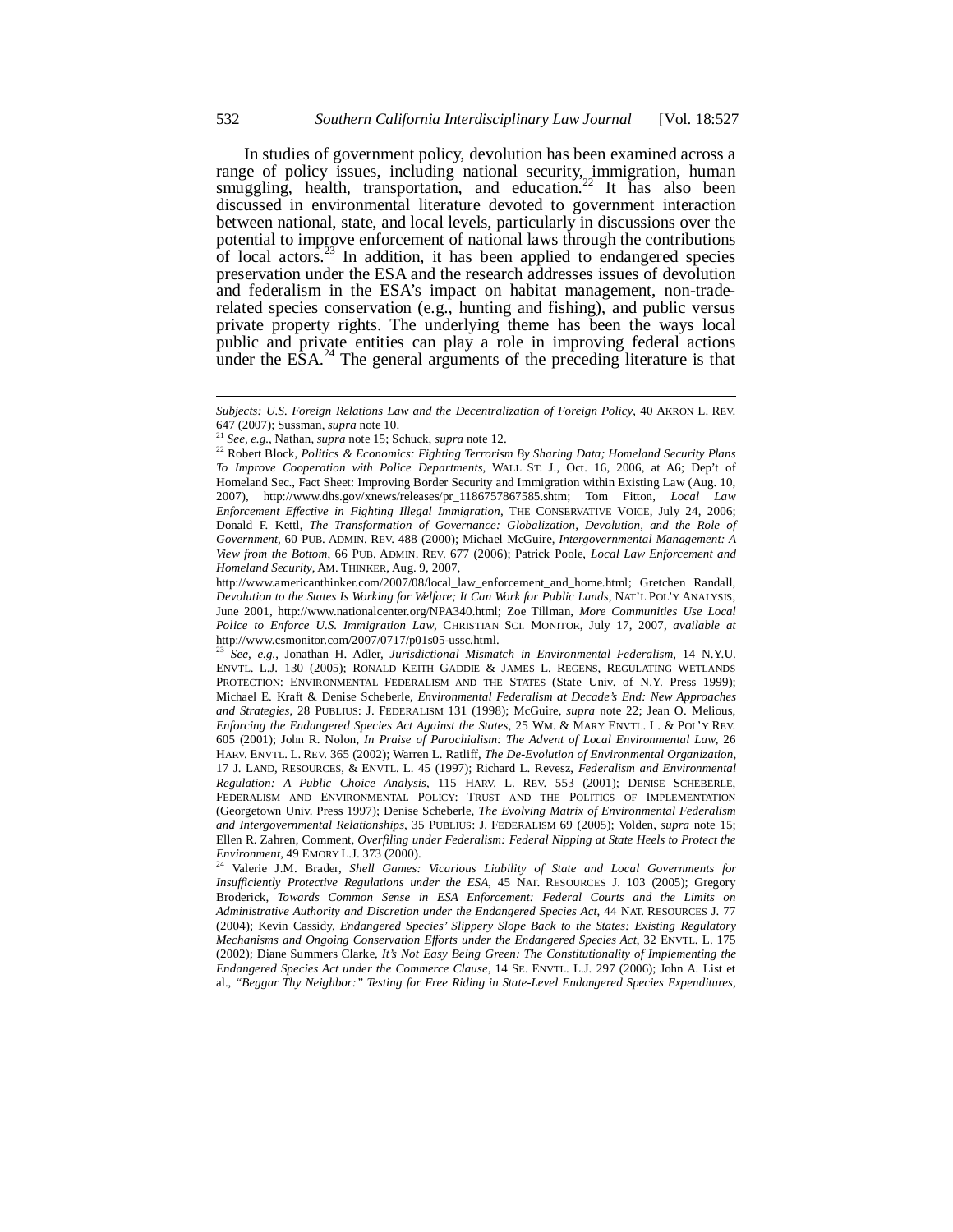federal efforts to enforce the ESA can benefit from local participation because local entities can provide additional human resources, local knowledge and skills that allow greater field presence, innovative policy development, and flexibility in response to changing conditions.

Within the context of international endangered species trafficking, however, there appears to be little discussion of devolution. Federalism scholarship on the ESA has scant analysis regarding devolution of authority from the federal government to local governments in dealing with ESA commitments to stop international endangered species trafficking under CITES. Such an analysis would be consistent with the existing literature on devolution under the ESA and federalism research on environmental issues. The absence of this kind of research is particularly unusual because the ESA is a federal law specifying enforcement by a federal agency, and endangered species traffic passes through U.S. points-of-entry under the jurisdiction of local law enforcement agencies. This suggests the need for a relationship between federal and local levels to ensure control of endangered species specimens. In light of the increase in endangered species trafficking worldwide, the dearth of attention to the ESA-CITES context in the devolution literature suggests that it is worthwhile to undertake such a study. A study on this topic can serve both as a means of finding potential solutions to help improve CITES and ESA efforts and also as an empirical illustration of how devolution can help to implement an international treaty such as CITES.

## III. ANALYSIS

Evaluating the devolution of ESA enforcement under CITES can be approached in two ways. The first is the distribution of authority between federal and local levels as specified by the text of the ESA (ESA enforcement *de jure*). The second is the actual distribution of authority as practiced by federal and local levels outside the text of the ESA (ESA enforcement *de facto*). Each approach is pursued in this Article to assess the ESA, and the results are combined to highlight issues in ESA fulfillment of CITES obligations. These serve to identify potential solutions to help improve implementation.

This analysis was conducted during a contemporaneous study of local law enforcement views on smuggling issues and related international and domestic laws involving the Port of Los Angeles Police.<sup>25</sup> Data collection for this Article was integrated into the port study. Drawing upon the research of the Port Police, this analysis reviewed publicly available

<sup>111</sup> PUB. CHOICE 303 (2002); Barry Rabe, *Environmental Policy and the Bush Era: The Collision between the Administrative Presidency and State Experimentation*, 37 PUBLIUS: J. FEDERALISM 413 (2007); David J. Sousa & Christopher McGrory Klyza, *New Directions in Environmental Policy Making: An Emerging Collaborative Regime or Reinventing Interest Group Liberalism?*, 47 NAT. RESOURCES J. 377 (2007); Kirsten Uchitel, *PECE and Cooperative Conservation: Innovation or* 

<sup>&</sup>lt;sup>25</sup> Jonathan Liljeblad, *The Elephant and the Mouse that Roared: The Prospects of International Policy and Local Authority in the Case of the Convention on International Trade in Endangered Species (CITES)* (2008) (Ph.D. Dissertation, Univ. of S. Cal.) (on file with the Univ. of S. Cal.).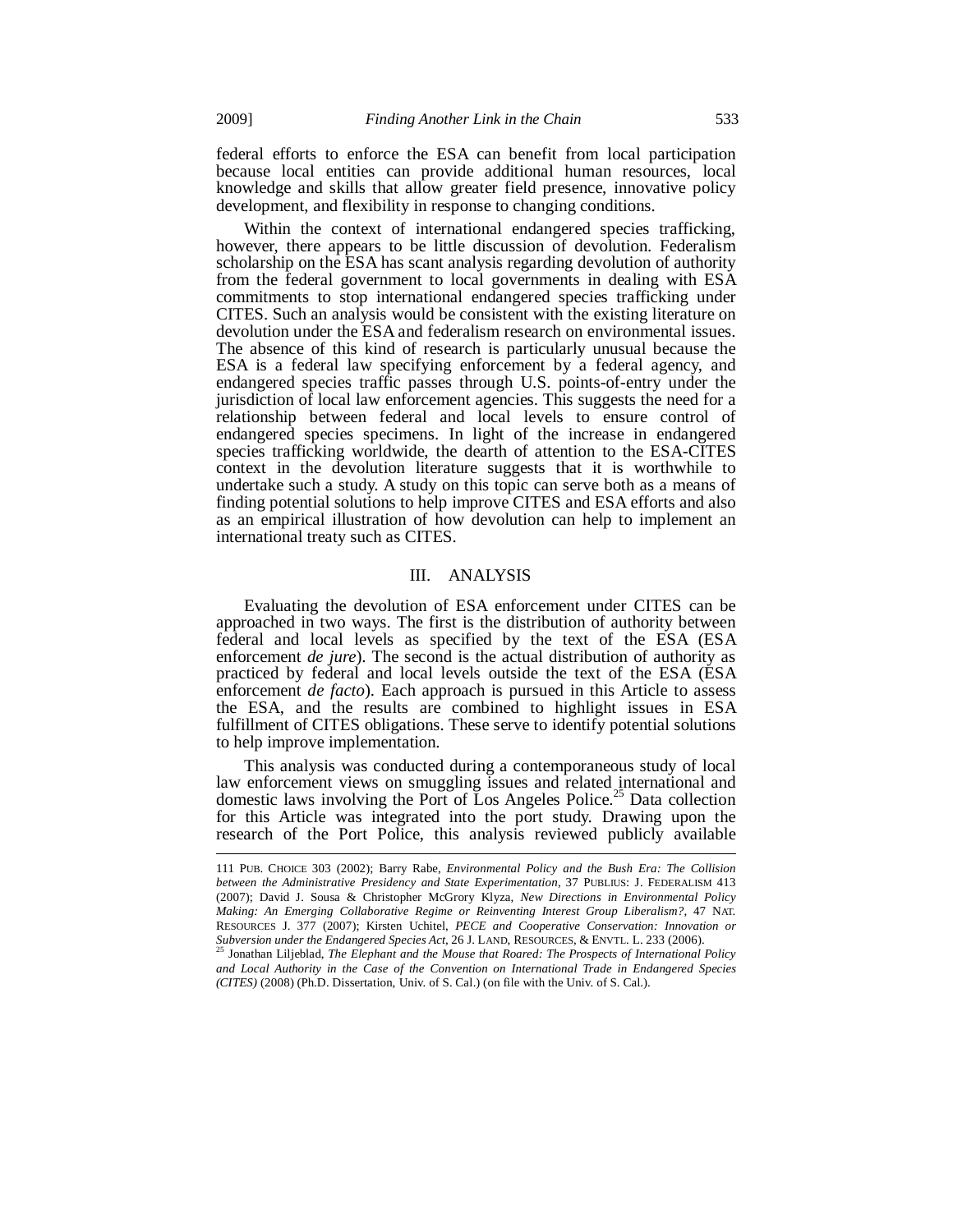documents on CITES and ESA enforcement within the U.S. and the Port of Los Angeles. These documents formed a basis for understanding the relationship between federal and local authorities and led to a series of interviews that delved deeper into the interactions between the federal and local agencies involved: the U.S. Fish and Wildlife Service ("FWS") and the Port of Los Angeles Police. The interviews with the Port of Los Angeles Police were held during 2005, with an initial on-site visit followed by a series of individual phone interviews with law enforcement officers. Questions during the initial conversations related to the concurrent investigation of smuggling issues and were later refined to address the nature of Port Police relationships with the FWS in relation to ESA and CITES violations. Subsequently, interviews were held with the FWS in 2007 via individual phone interviews with officers in the law enforcement branch of the FWS. These interviews also focused on the nature of FWS relationships with the Port Police and local law enforcement in general. All interviews, for the protection of the subjects, have been identified as anonymous for publication.

The results of the interviews were combined and contrasted with public documents to compose the data for analysis. The data provided material that illustrates the nature of devolution from federal to local authorities under the ESA as enunciated in written law and as practiced by federal and local agencies. Taken in the context of endangered species trafficking objectives, the data allow this Article to point out a number of issues in ESA enforcement of CITES obligations.

The Port of Los Angeles is a major point of entry for international traffic to the United States and is one of only two major international seaports on the West Coast, the other being in Seattle, Washington. It is the busiest port on the West Coast in terms of incoming tonnage of cargo, as it receives more than fifty million tons per year, with over forty-five million tons coming from foreign sources.<sup>26</sup>

With respect to the endangered species trade, the Port of Los Angeles is one of the largest points of entry into the United States, with more than 23,000 annual wildlife inspections conducted by the FWS in 2006. This comprises roughly fifteen to eighteen percent of the agency's approximate 145,000 inspections that were conducted in designated ports that year.<sup>27</sup> Out of thirty-eight ports under FWS observation, this is second only to New York, which averages approximately 33,000 annual inspections.<sup>2</sup> Because of its location on the West Coast, Los Angeles receives more international trade from the Pacific Rim than any other U.S. city, and the

27 U.S. FISH & WILDLIFE SERVICE, ANNUAL REPORTS 2004–2006, *available at* http://www.fws.gov/le/AboutLE/annual.htm [hereinafter FWS ANNUAL REPORTS]. 28 *Id.*

<sup>&</sup>lt;sup>26</sup> Port of Los Angeles Website, http://www.portoflosangeles.org (last visited Mar. 20, 2009) [hereinafter Port of L.A.]; U.S. Army Corps of Engineers: Waterborne Commerce Statistics Ctr., *Tonnage for Selected U.S. Ports in 2002*, http://www.iwr.usace.army.mil/ndc/wcsc/portname02.htm (last visited Mar. 20, 2009) [hereinafter Army Corps of Engineers]; Vanderbilt Ctr. for Transp. Research, *Top 50 U.S. Ports in Total Tonnage—2003*, http://transp20.vuse.vanderbilt.edu/vector/research/topusports/2003.aspx (last visited Mar. 20, 2009) [hereinafter VECTOR].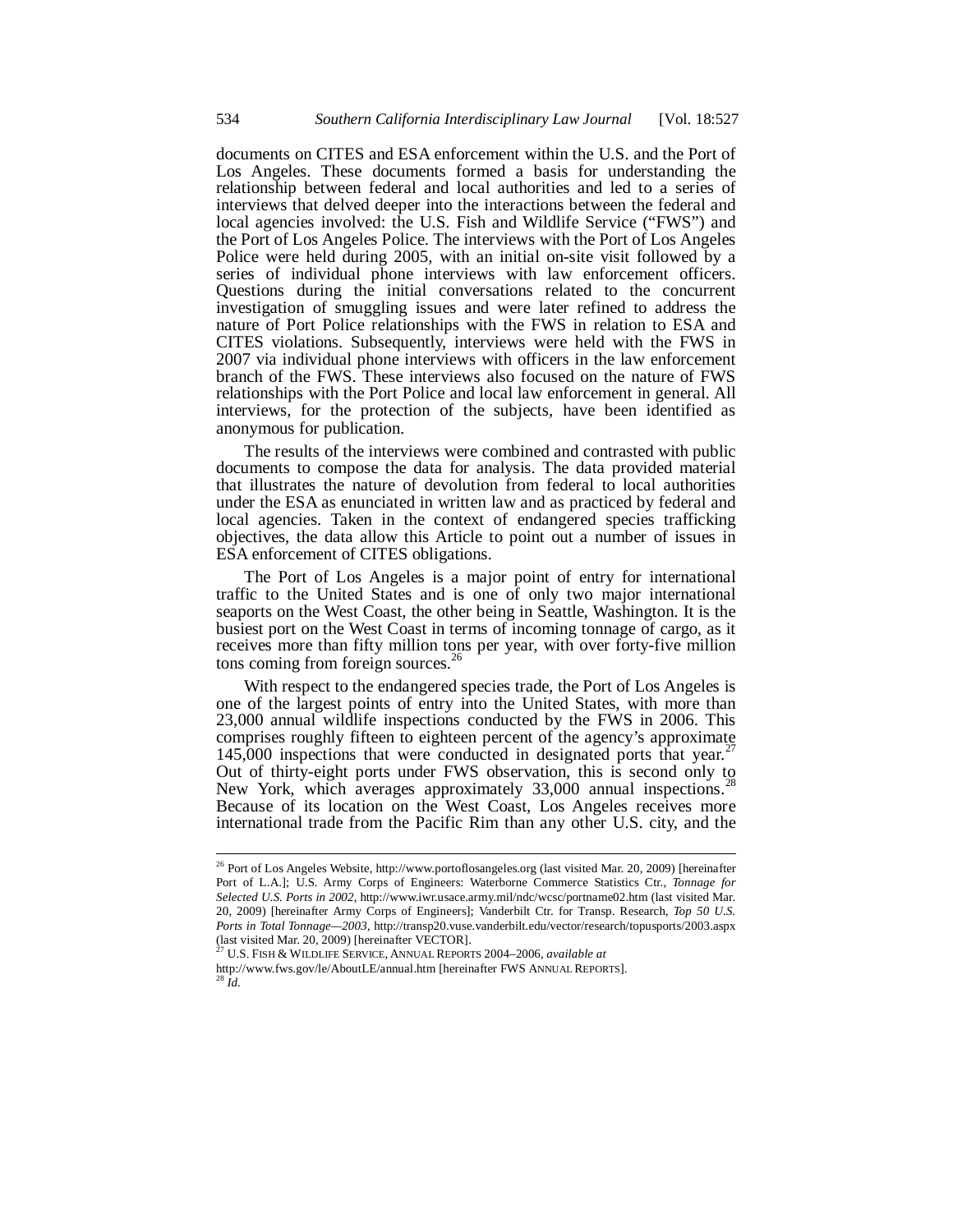Pacific Rim is considered one of the greatest sources of endangered species trafficking.29 Los Angeles also has significant ethnic diversity and is home to people whose cultures are known for consuming endangered species parts.<sup>3</sup>

## A. *DE JURE*

A *de jure* perspective on ESA devolution involves looking at the text of the act to determine whether it explicitly describes a distribution of authority between federal and local levels. With respect to the international endangered species trade, the texts of both CITES and the ESA tend to be more focused on the relationship between international and local levels. To a degree, CITES involves devolution of authority in that it allocates power to its signatories by recognizing the sovereignty of nation-states to determine their own laws. The Preamble states that "peoples and states are and should be the best protectors of their own wild fauna and flora.<sup>331</sup> The ESA serves as the implementing instrument for U.S. obligations to  $CITES<sup>32</sup>$  While CITES is devoted exclusively to the endangered species trade, the ESA addresses both trade and habitat loss. The ESA "makes violations of CITES violations of U.S. law"<sup>33</sup> and prescribes penalties.<sup>34</sup> It also implements the CITES permit system which requires licenses for importing or exporting specimens found on lists of endangered or threatened species.<sup>3</sup>

The ESA also executes the U.S. duties under CITES by specifying which agencies will serve as the country's CITES-required Management Authority, Scientific Authority, and Permit Office. The Department of Interior is responsible for implementing the treaty.<sup>36</sup> The Department assigned the administration of animals under CITES to the FWS and the National Marine Fisheries Service ("NMFS"). The FWS has the duty of enforcement<sup>37</sup> and holds the role of both Management Authority and Scientific Authority. The FWS contains the Wildlife Permit Office ("WPO") and the Office of Scientific Authority ("OSA").<sup>38</sup> With respect to flora, the Department of Agriculture functions as the administrator of CITES. The Department of Agriculture has the Animal and Plant Health Inspection Service ("APHIS") which carries out the duties of Management Authority and Scientific Authority.<sup>39</sup>

j

<sup>29</sup> Lovgren, *supra* note 8. 30 *Id.*

 $\frac{30}{10}$  *Id.*<br> $\frac{31}{10}$  Convention on the International Trade in Endangered Species of Wild Fauna and Flora, Mar. 3, 1973,

<sup>12</sup> I.L.M. 1085, 993 U.N.T.S. 243, *available at* http://www.cites.org/eng/disc/text.shtml. 32 16 U.S.C. §§ 1531–1544. *See, e.g.*, Buck, Corn, & Baldwin, *supra* note 11; Kosloff & Trexler, *supra*

<sup>&</sup>lt;sup>33</sup> Buck, Corn, & Baldwin, *supra* note 11.<br><sup>34</sup> See generally Kosloff & Trexler, *supra* note 5; Patel, *supra* note 5.<br><sup>35</sup> 16 U.S.C. § 1536. See generally Kosloff & Trexler, *supra* note 5; Patel, *supra* note 5.<br><sup>36</sup>

<sup>37</sup> *Id.* 38 *Id.*

<sup>39</sup> Kosloff & Trexler, *supra* note 5.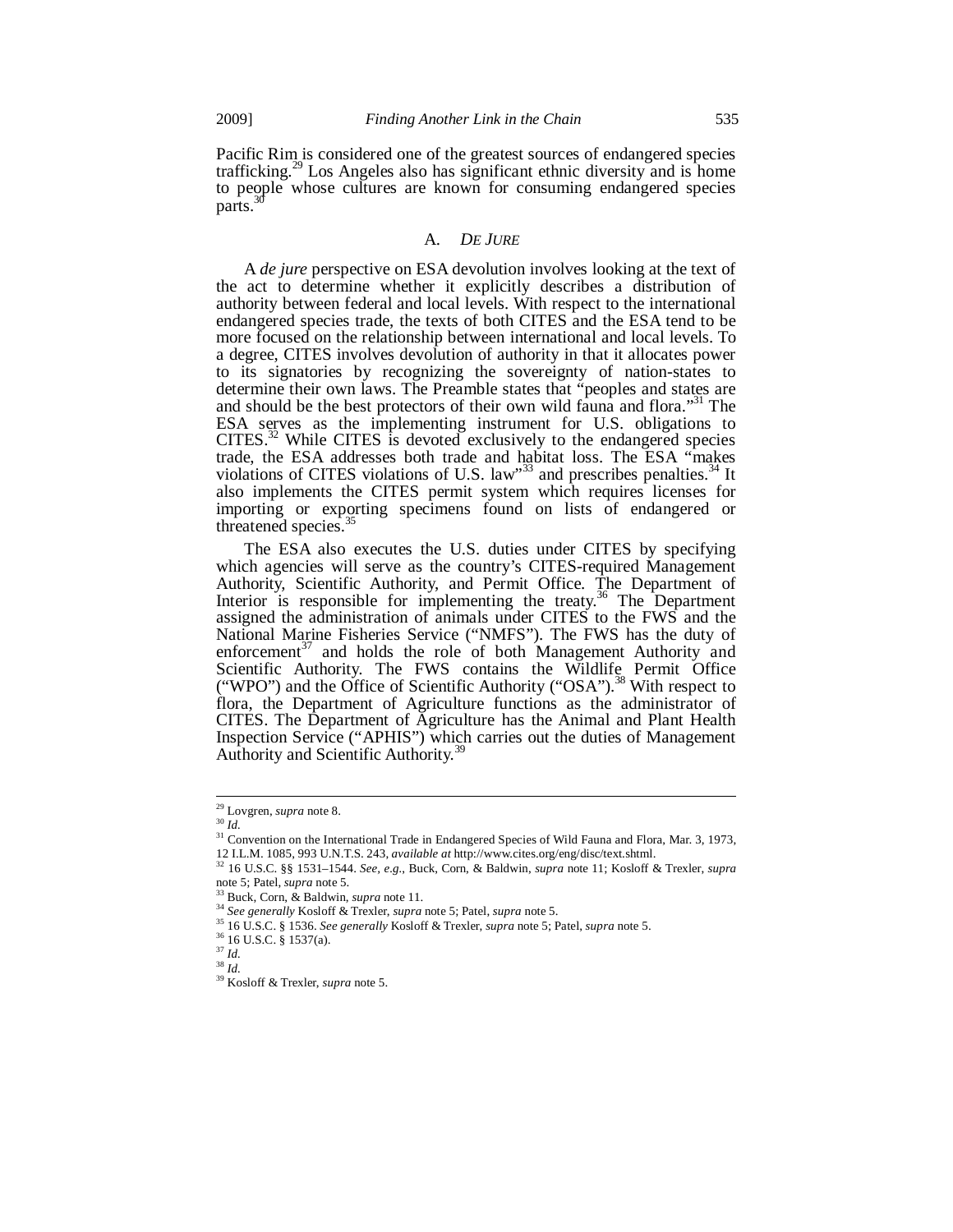CITES and ESA explain the devolution from international to national levels, but there is not as much textual language detailing the relationship between national and local levels. The ESA does support cooperation between federal and state governments:<sup>40</sup> The federal government, through either the NMFS or the FWS, is permitted under the ESA to establish relationships with "adequate and active" state programs conserving endangered and threatened species.<sup>41</sup> There is no reference, however, to the local governments (i.e., municipalities or counties), particularly in relation to endangered species trafficking under CITES. $42$ 

Despite this, the text of the ESA has been interpreted to allow local involvement in ESA-related activities. There have been modifications in ESA policy to favor strategies proposed by local government and local nongovernment actors, particularly regarding habitat management and nontrade-related species conservation.<sup>43</sup> Both the NMFS and the FWS are engaged in cooperative relationships with state and local public and private actors to identify species for protection under the ESA and to ensure the compatibility of state and local activities with federal efforts related to the ESA.<sup>44</sup> This would suggest that the text of the ESA, while not explicitly enunciating devolution of authority from federal government to local government, is nevertheless being interpreted as expecting so. However, this interpretation of the ESA text, to utilize local government, has to date not been applied to endangered species trafficking, particularly in relation to trade under CITES, even though doing so would be consistent with current ESA policies on federal-local relationships.

## B. *DE FACTO*

A *de facto* perspective looks to the actual practice of government offices in ESA policy. Based on the information obtained by this analysis, the reality of ESA implementation with respect to endangered species trafficking under CITES reveals a number of issues in referral, education, jurisdiction, and field operations that make local participation tenuous. Each issue area is discussed below.

#### 1. *Referral*

FWS stations accept communications regarding potential violations of the ESA, which allows patrol officers at the Port of Los Angeles to readily

 $^{40}$  16 U.S.C. § 1535.

<sup>&</sup>lt;sup>41</sup> *Id.*; U.S. Envtl. Prot. Agency, Summary of the Endangered Species Act,

http://www.epa.gov/lawsregs/laws/esa.html (last visited Mar. 20, 2009).

<sup>42 16</sup> U.S.C. §§ 1532, 1535.

<sup>43 16</sup> U.S.C. § 1533(d); Buck, Corn, & Baldwin, *supra* note 11; Endangered and Threatened Wildlife and Plants: Notice of Interagency Cooperative Policy Regarding the Role of State Agencies in Endangered Species Act Activities, 59 Fed. Reg. 34,274-01 (July 1, 1994), *available at*  http://www.nmfs.noaa.gov/pr/pdfs/fr/fr59-34275.pdf; Daniel J. Rohlf, Symposium: The Endangered Species Act Turns 30, *Section 4 of the Endangered Species Act: Top Ten Issues for the Next Thirty Years*, 34 ENVTL. L. 483 (2004); J.B. Ruhl, *Endangered Species Act Innovations in the Post-Babbittonian Era—Are There Any?*, 14 DUKE ENVTL. L. & POL'Y F. 419 (2004). 44 Ruhl, *supra* note 43, at 428–36.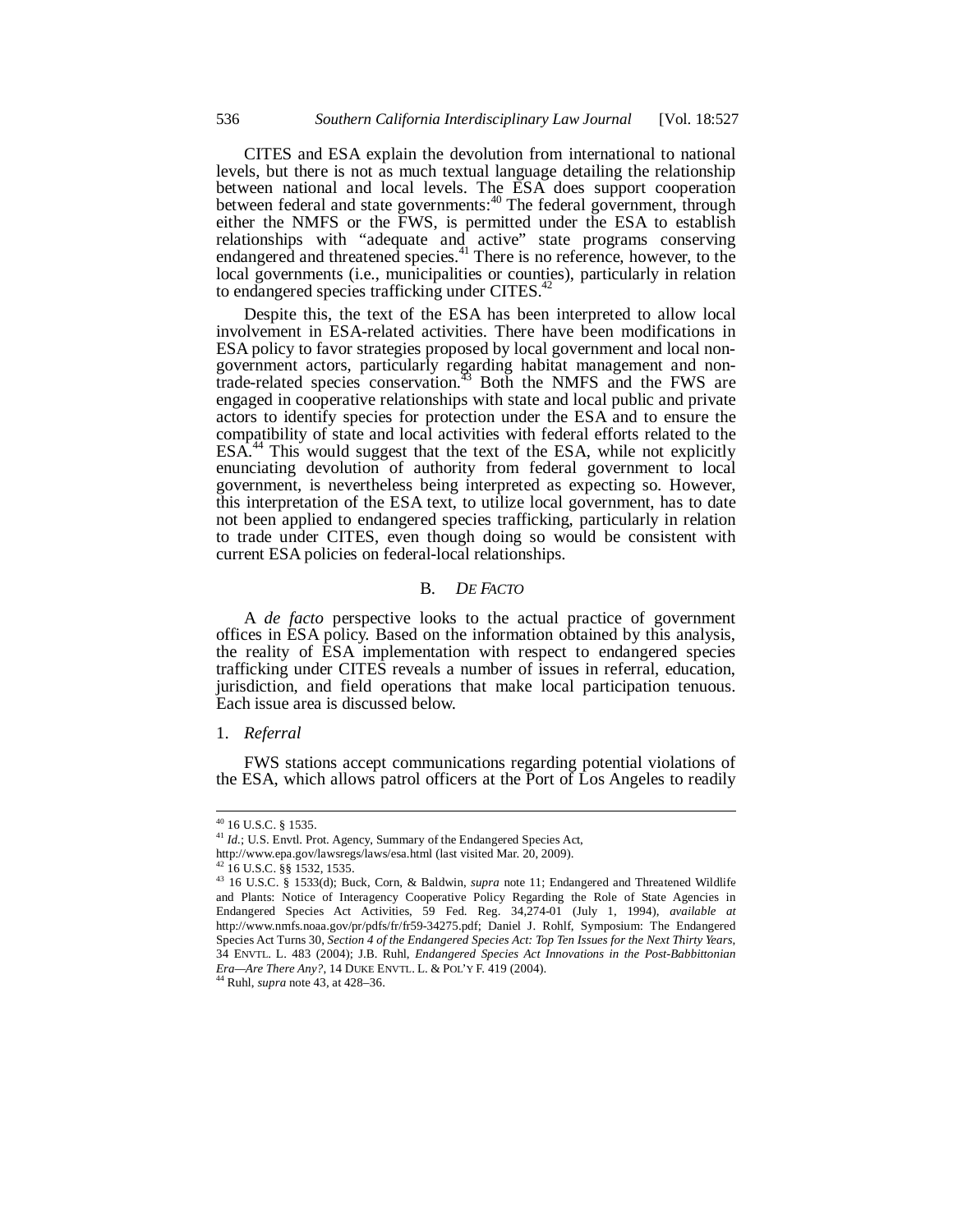contact FWS representatives whenever suspected illegal endangered species products are observed entering or leaving the port. The FWS endorses this practice to some degree, admitting its use of referrals (or "tips" and "leads") to seize illegally trafficked goods and discover responsible parties.<sup>45</sup> The Port of Los Angeles Police confirms any potential smuggling of species its officers come across, thus providing some form of involvement by local authorities in federal efforts within the ESA-CITES context.

However, the extent of local involvement is not currently discernible. Records of referrals in terms of frequency or percentage of total seizures are not kept either by the FWS or the Port of Los Angeles Police, making it difficult to gauge the extent to which this connection between the Port of Los Angeles Police and the FWS exists. For their part, FWS sources note the agency's significant reliance on referrals from other law enforcement agencies (federal, state, and local).<sup>46</sup> Similarly, the Port of Los Angeles Police does not keep formal records of referrals, holding instead only records of coordinated interdiction operations with the FWS. Such operations occur far less often than "tips" or "leads" of smuggled species.<sup>47</sup>

Thus, no definitive way exists to estimate in terms of numbers the extent of the relationship between the federal and local agencies, the FWS and the Port of Los Angeles Police. At present, there is only the subjective perception of both entities. A record of referrals would be helpful in demonstrating the nature of the relationship in objective terms. Such a record would illuminate the amount of communication between the agencies, as well as reflect the level of coordination between the two.

#### 2. *Education*

Even if an accurate record of referrals between the FWS and the Port of Los Angeles Police existed, it might still not be enough to result in a productive relationship between the two. For referrals to the FWS to be useful, they have to be accurate, in the sense that they lead to discovery of genuine violations of the ESA. Otherwise, the inaccuracies lead to an inefficient system, yielding scant results in interdicting illegal endangered species trafficking and giving little value to the involvement of local law enforcement into federal ESA-CITES efforts.

There is reason for concern regarding this issue. FWS personnel receive training in identifying illegally traded species, but local police do not. FWS special agents and wildlife inspectors each receive ten weeks of training in identifying violations of federal wildlife laws, including

<sup>&</sup>lt;sup>45</sup> Anonymous Interviews, U.S. Fish & Wildlife Service, Washington, D.C. (Oct. 2007) [hereinafter FWS Interviews]. The interviews were made anonymous to encourage truthful responses and to protect the identities of informants.<br> $46$  *Id.* 

<sup>&</sup>lt;sup>47</sup> *Id.*; Anonymous Interviews, Port of Los Angeles Police, Los Angeles, Cal. (Dec. 2005) [hereinafter Port Police Interviews]. Similar to the FWS Interviews, the interviews with the Port of Los Angeles Police were made anonymous to encourage truthful responses and to protect the identities of informants.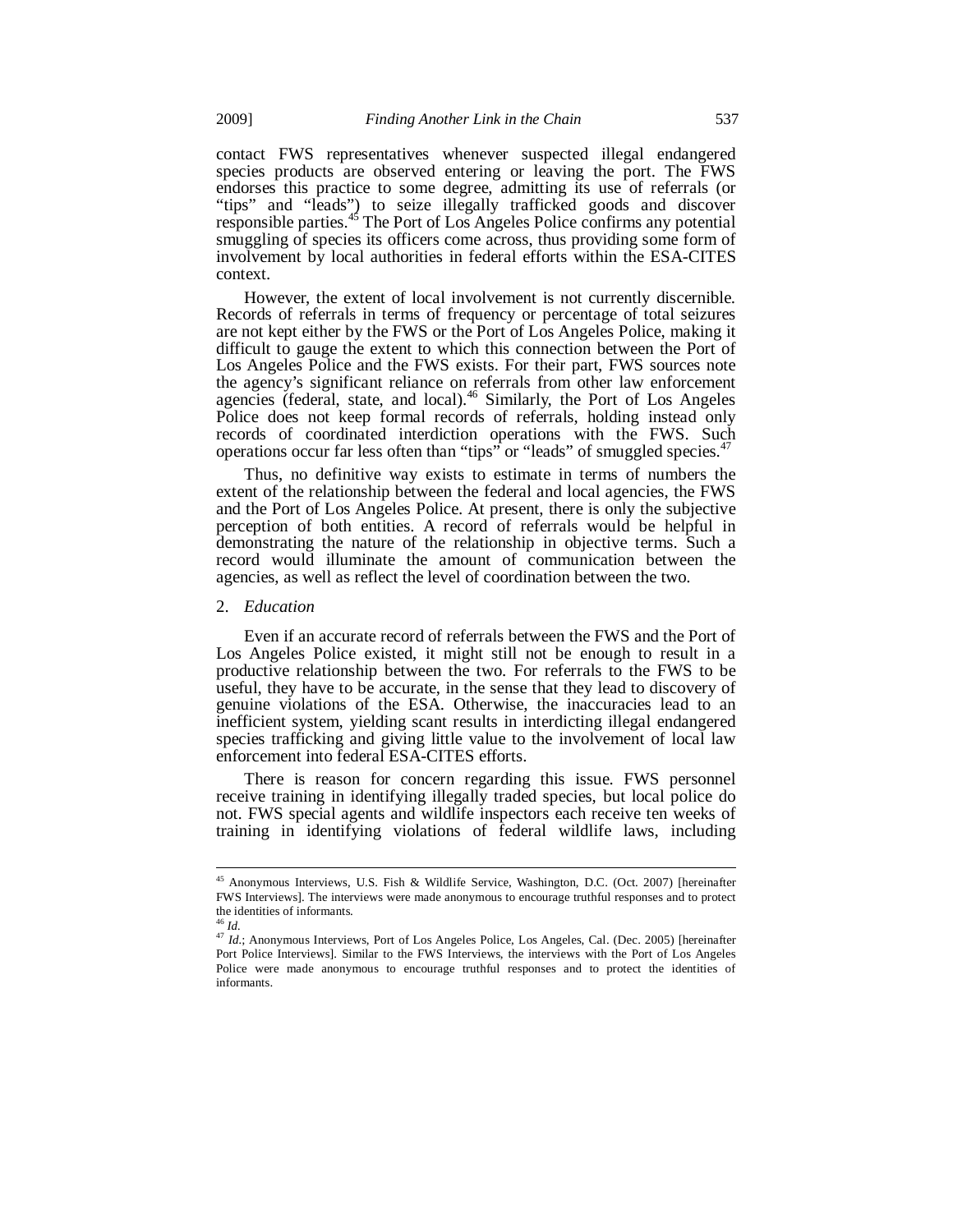trafficking in species protected by the ESA and CITES.<sup>48</sup> In addition, when requested, they provide such training to other federal agencies. However, local law enforcement receives no training at the state or local level, including those working at the Port of Los Angeles Police.<sup>4</sup>

This is a problem because CITES lists over 800 species threatened with extinction for which commercial trade is illegal,<sup>50</sup> in addition to species listed in the ESA. Identifying suspected illegal trafficking from this list out of the myriad numbers of international flora and fauna being transported through the Port of Los Angeles would appear to be a significant challenge for a trained person. For an untrained one, particularly a patrol officer monitoring other forms of criminal activity, it would be overwhelming. Expecting untrained personnel to make accurate referrals to the FWS under such circumstances seems be a tenuous proposition.

But here, too, the extent of the relationship between federal and local levels is not clear due to a paucity of available information. Accurate leads regarding species smuggling requires accuracy in identifying suspects. Unfortunately, neither the FWS nor the Port of Los Angeles Police compile records identifying the number or percentage of referrals that prove to be positive (i.e., leading to apprehension of goods and parties involved in ESA violations) or false. The best estimate is subjective, with FWS sources assuring the accuracy of the majority of its tips. $\frac{1}{2}$ 

Without these numbers, the effectiveness of the connection between the FWS and the Port of Los Angeles Police remains an open question. While not necessary in establishing the existence of a relationship, their absence prevents an accurate assessment of local law enforcement's capacity to support the efforts of a federal agency to fulfill ESA responsibilities.

## 3. *Jurisdiction*

Another issue is the division in jurisdiction between the federal and local agencies. The FWS holds jurisdiction for violations of federal law, while state and local agencies reserve jurisdiction for activities covered under their respective laws. The Port of Los Angeles Police, as local law enforcement, exercises jurisdiction for state and local crimes, but defers violations of federal law to the federal agencies.

This division in jurisdiction affects endangered species operations. The Port Police do not make seizures citing the ESA since it is federal law. They instead make referrals to the FWS, whose representatives then respond to inspect the suspected violation.<sup>52</sup> In addition, the police do not initiate investigations with the express purpose of catching illegal endangered species being transported through the port, but instead maintain their focus on crimes under state and local law. Federal crimes, including those involving species smuggling, are treated as incidental. Action is only

<sup>&</sup>lt;sup>48</sup> FWS Interviews, *supra* note 45.

<sup>&</sup>lt;sup>49</sup> Id.<br><sup>50</sup> CITES Website, *supra* note 1.<br><sup>51</sup> FWS Interviews, *supra* note 45; Port Police Interviews, *supra* note 47.<br><sup>52</sup> Port Police Interviews, *supra* note 47.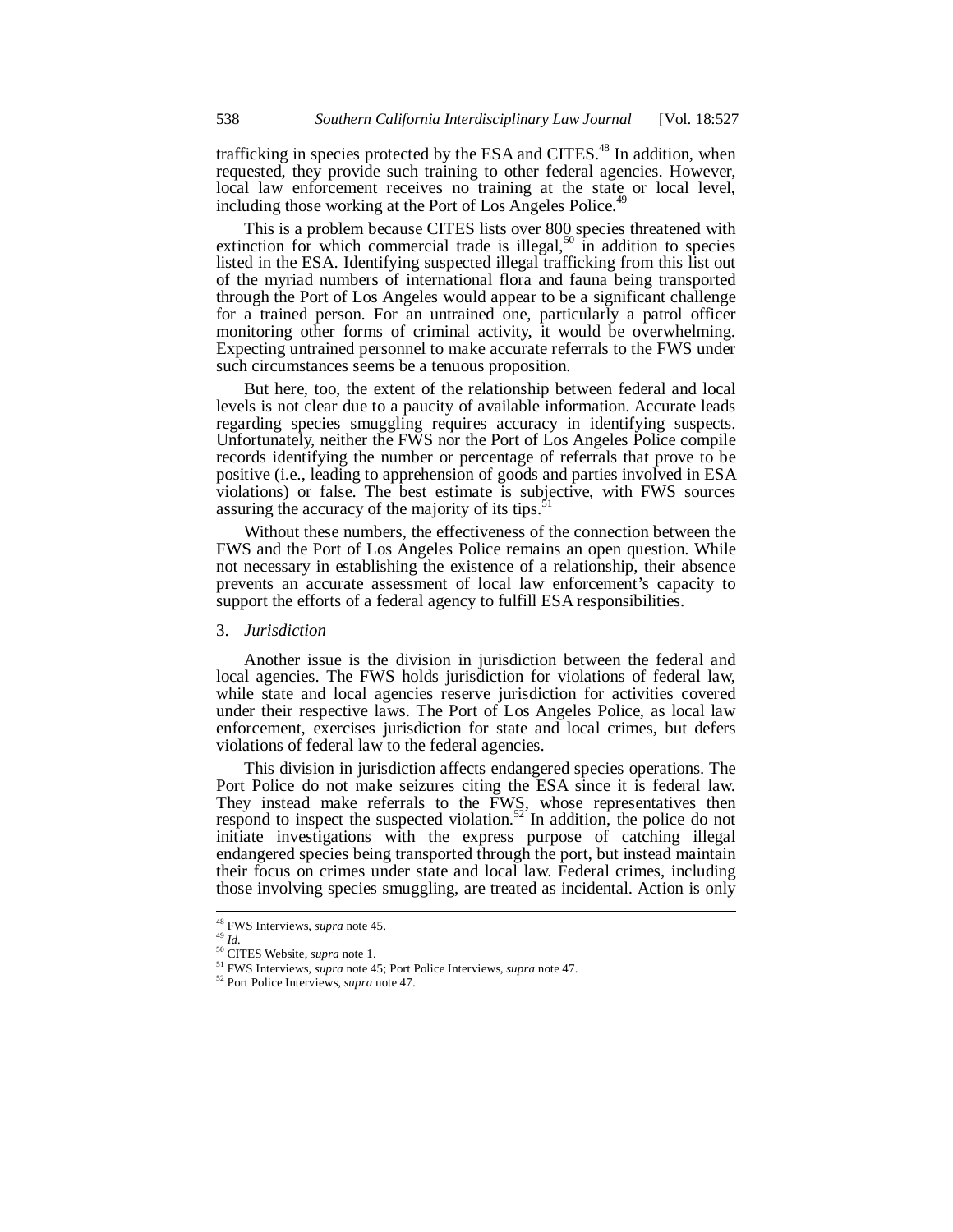taken if protected species are discovered in the course of pursuing a state or local crime. Even then, the expectation is that the local agency will refer the potential federal violation to the appropriate federal agency.

Jurisdictional issues mean that apprehension of ESA violations requires coordination between the FWS and the Port of Los Angeles Police, with a relationship sufficient to ensure: 1) local law enforcement has the requisite expertise to identify a potential ESA crime, 2) local law enforcement can readily contact the FWS, and 3) the FWS responds to make the apprehension. While both the FWS and the Port of Los Angeles Police offer subjective evaluations affirming that such a linkage indeed exists, the lack of objective measures makes it difficult to accurately confirm this assertion.

#### 4. *Field Operations*

Field operations to locate species smuggling presents an added issue to those already mentioned. A strong local-national relationship that involves participation by local actors in controlling endangered species trafficking would require the coordination of efforts between the FWS and the Port of Los Angeles Police to identify illegal shipments of flora and fauna. This would include inspections of general trade going through the Port of Los Angeles.

However, the breadth of such activities is somewhat limited. Because their jobs focus primarily on investigations, undercover work, and legal prosecution, FWS special agents do not engage in physical patrol of goods going through the Port of Los Angeles. FWS wildlife inspectors, who carry a greater responsibility to identify ESA violations, also do not engage in physical patrol. Instead, they fulfill their duties by comparing shipping manifests with trade declarations of the shipping parties.<sup>54</sup> FWS sources assert that both special agents and wildlife inspectors do conduct on-site search and seizure operations; however, this does not consume the majority of their time, with physical inspections taking place on a random basis and used when targeting specific issues.<sup>55</sup>

The lack of such inspections is reasonable given the magnitude of traffic relative to the number of inspectors. According to the FWS 2006 Annual Report, there are only 202 special agents and 112 wildlife inspectors spread throughout the United States' 36 field offices, whose time must be shared between thirty-eight ports, airports, and border crossing stations receiving international traffic.<sup>56</sup> With respect to case load, in 2006 the special agents and wildlife inspectors investigated roughly 15,000

<sup>&</sup>lt;sup>53</sup> See sources cited supra note 51.

<sup>&</sup>lt;sup>54</sup> U.S. Fish & Wildlife Service, Wildlife Inspectors,

http://www.fws.gov/le/AboutLE/wildlife\_inspectors.htm (last visited Mar. 20, 2009) [hereinafter FWS Inspectors]; FWS Interviews, *supra* note 45.<br><sup>55</sup> FWS Inspectors, *supra* note 54; FWS Interviews, *supra* note 45; U.S. Fish & Wildlife Service,

Special Agents, http://www.fws.gov/le/AboutLE/special\_agents.htm (last visited Mar. 20, 2009) [hereinafter FWS Special Agents]. 56 U.S. Fish & Wildlife Service, *supra* note 11; FWS ANNUAL REPORTS (2006), *supra* note 27; FWS

Inspectors, *supra* note 54; FWS Special Agents, *supra* note 55.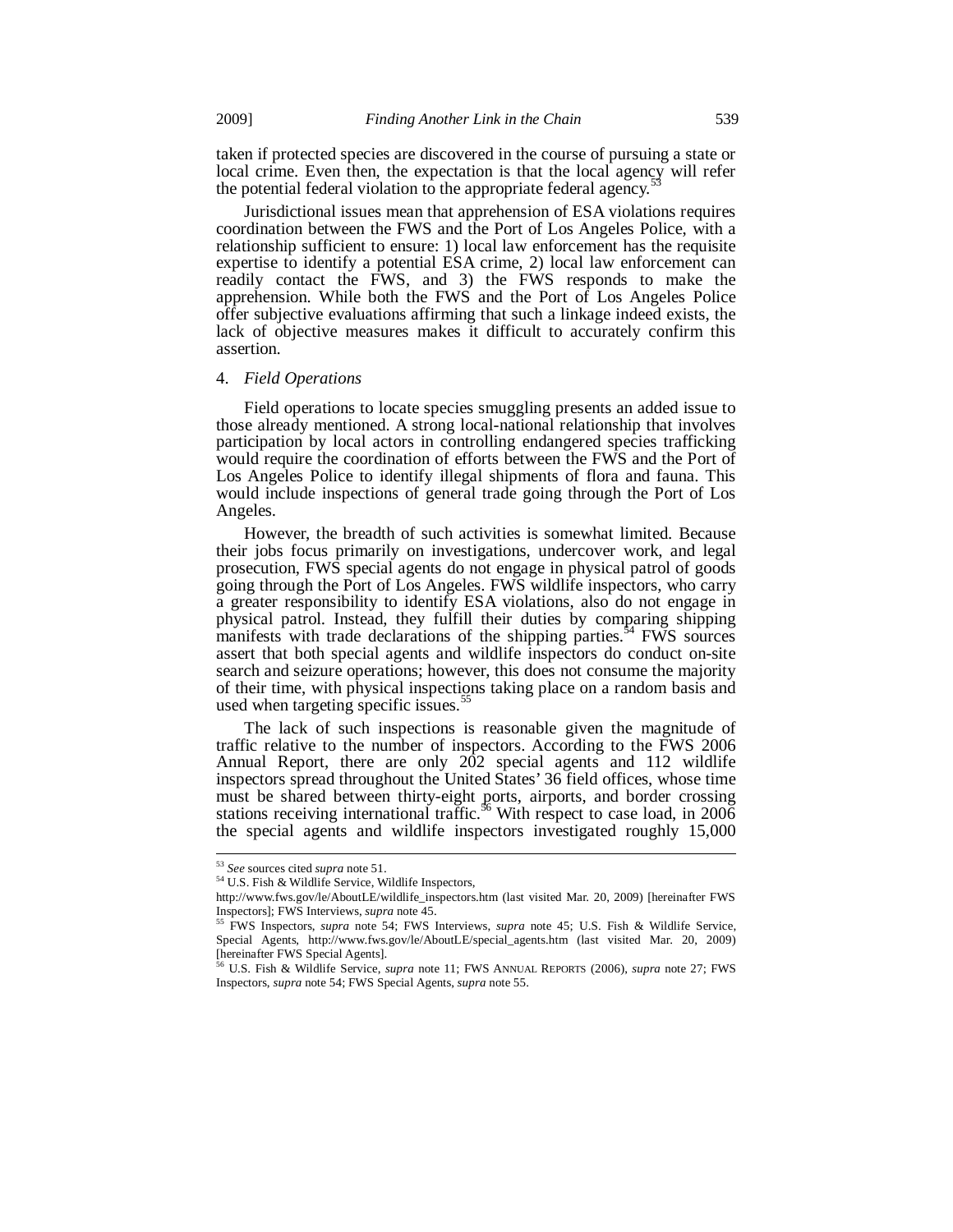cases, processing nearly 183,000 wildlife shipments requiring approximately 145,000 inspections.<sup>57</sup> During this time, the special agents and inspectors located in the Southern California Torrance and Ventura offices were involved in more than 23,000 inspections, which marked only a fraction of the approximately fifty million tons of material which passed through the Port of Los Angeles for the year.<sup>58</sup> Given such numbers, it would be difficult, if not inefficient, to require FWS personnel to physically inspect every item entering the United States, let alone the Port.

In contrast, the Port of Los Angeles Police does conduct regular physical patrols of harbor facilities, including shipping containers. However, their patrols are directed at a wide array of potential crimes rather than just ESA violations alone, meaning that their attention must cover a much broader range of priorities than that of the FWS. Moreover, the Port Police do not physically enter shipping containers or goods to uncover potential species smuggling; as law enforcement agents, their capacity to make entrance is limited by legal restrictions requiring probable cause and warrants to investigate private property. Therefore, the discovery of ESA violations are made incidental to the pursuit of other crimes.<sup>59</sup> Even then, because of jurisdiction issues, the Port of Los Angeles Police cannot initiate seizures for ESA-related species, but must make a referral to the FWS.

This creates a disjuncture in coverage. The entity with the power to make searches and seizures under the ESA does not regularly conduct physical patrols, and the entity that patrols does not have the jurisdiction to perform searches and seizures. This makes enforcement of the ESA reliant on the coordination between the FWS and the Port of Los Angeles Police. As indicated by the previous discussion, the extent of such a relationship is rife with questions and not entirely affirmative.

## IV. CONCLUSION

To return to the objectives stated at the beginning of this Article, the *de jure* and *de facto* approaches to ESA implementation of CITES yield a somewhat mixed picture in terms of devolution. The *de jure* approach shows that both federal and local governments are interpreting the text of the ESA in ways that reflect devolution of authority under the Act from federal government to local counties and municipalities. But the literature indicates that this development has been largely confined to ESA issues other than endangered species trafficking under CITES. The *de facto* approach, with respect to the endangered species trade, construes a relationship between the FWS and local government, with the actions of the FWS and the Port of Los Angeles Police indicating support of CITES as an international instrument via their support for the ESA. Essentially, the relationship between the two agencies appears to be an informal one. The Port Police can contact the FWS with information on suspected illegal

<sup>&</sup>lt;sup>57</sup> FWS ANNUAL REPORTS (2006), *supra* note 27.

<sup>&</sup>lt;sup>58</sup> *Id.*; Port of L.A., *supra* note 26; Army Corps of Engineers, *supra* note 26; VECTOR, *supra* note 26. <sup>59</sup> Port Police Interviews, *supra* note 47.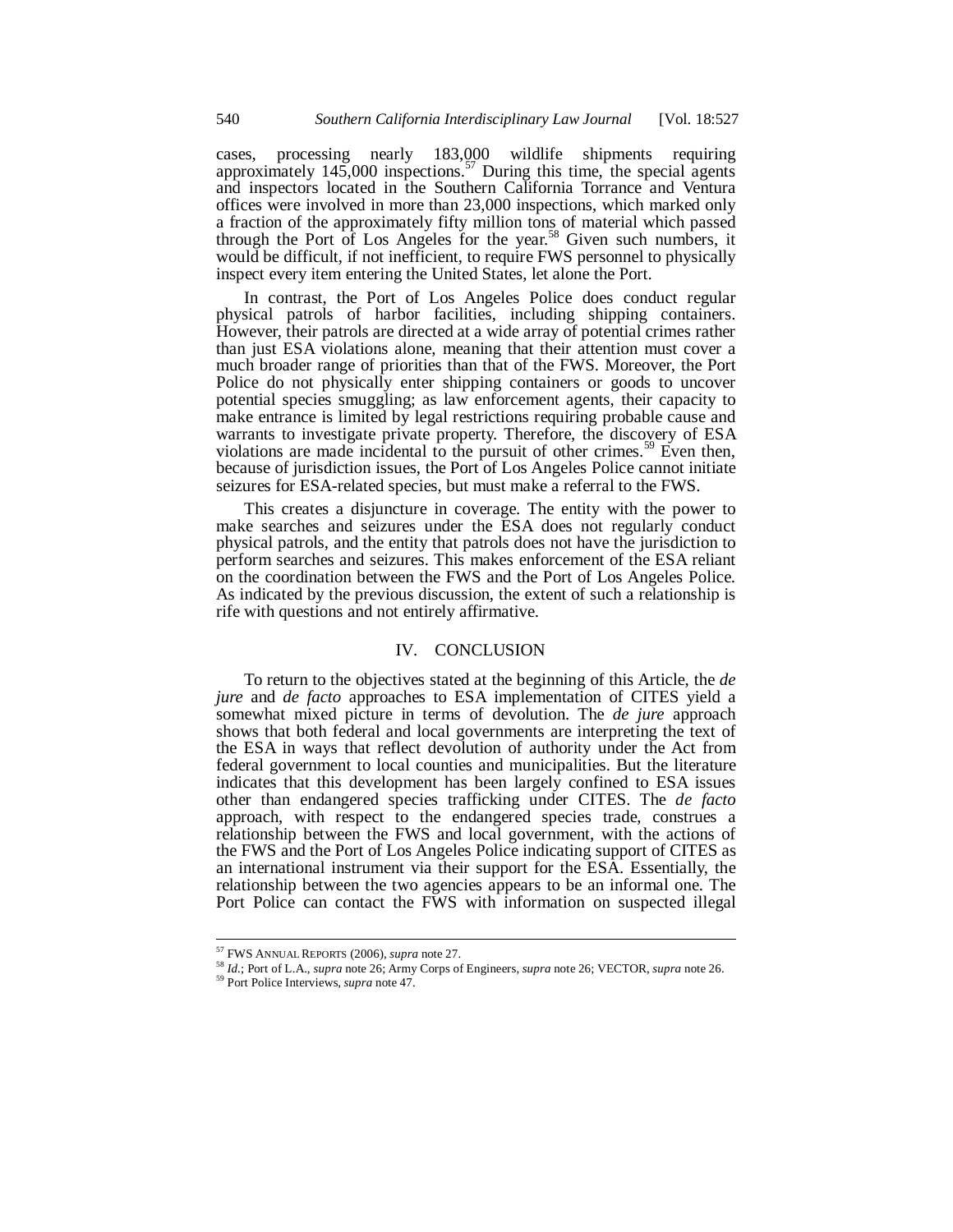species trade that violates the ESA through referrals, or detain suspected violating material until arrival of FWS representatives.

Overall, this translates into a questionable picture of devolution in the ESA-CITES context, with this Article showing issues in the relationship between federal and local authority under ESA obligations to CITES. Local government provides a weak level of participation in federal efforts under the ESA to control the international endangered species trade going in and out of the nation. This threatens the aspirations of policymakers who seek to integrate the resources of local actors into the implementation efforts of global treaties like CITES. In addition, it runs contrary to existing devolution practices in ESA policy on habitat management and non-traderelated species conservation to increase cooperation between federal and local actors.

Increasing the level of devolution to foster local participation in both international CITES efforts and domestic federal operations to enforce the ESA under CITES calls for policy changes. However, issuing policy prescriptions in line with devolution under these conditions is somewhat difficult, as the paucity of information about enforcement regarding referrals and training prevents determination of the frequency and accuracy of those referrals, making it difficult to fully ascertain the connections between the Port of Los Angeles Police and the FWS. Subjective assertions by both organizations suggest that referrals do indeed occur, but data on frequency and accuracy would indicate the extent of referrals, and hence help assess the strength of the linkage between the two organizations. Such data would also clarify what actions could be used to improve the local-tonational connections. Evidence showing a low frequency of referrals by the Port Police to the FWS relative to the scale of endangered species trade would suggest that their relationship would benefit from greater coordination in terms of more communication or better sharing of information resources. On the other hand, evidence showing an acceptable frequency of referrals but revealing inaccuracy in uncovering actual ESA violations would point to a need for better education of the Port Police officers with regard to the illegal wildlife trade.

In addition, the greater availability of information on jurisdiction and field operations clearly shows a division in terms of enforcement. Because the Port of Los Angeles Police and the FWS both observe the demarcation in federal versus local jurisdiction, action against illegal wildlife shipments requires coordination between the two, with the Port Police referring suspected cases to the FWS—a condition which casts doubt as to the effectiveness of the linkage between the agencies. This problem is compounded by the nature of field operations. The Port Police conduct routine patrols while the FWS does not. However, all ESA violations fall within federal jurisdiction and, thus, the Port Police must defer to the FWS. Because it maintains a more active field presence, the Port Police possess a greater level of local expertise in terms of familiarity with port operations, nuances about law enforcement in the port, and timeliness in responding to newly discovered crimes.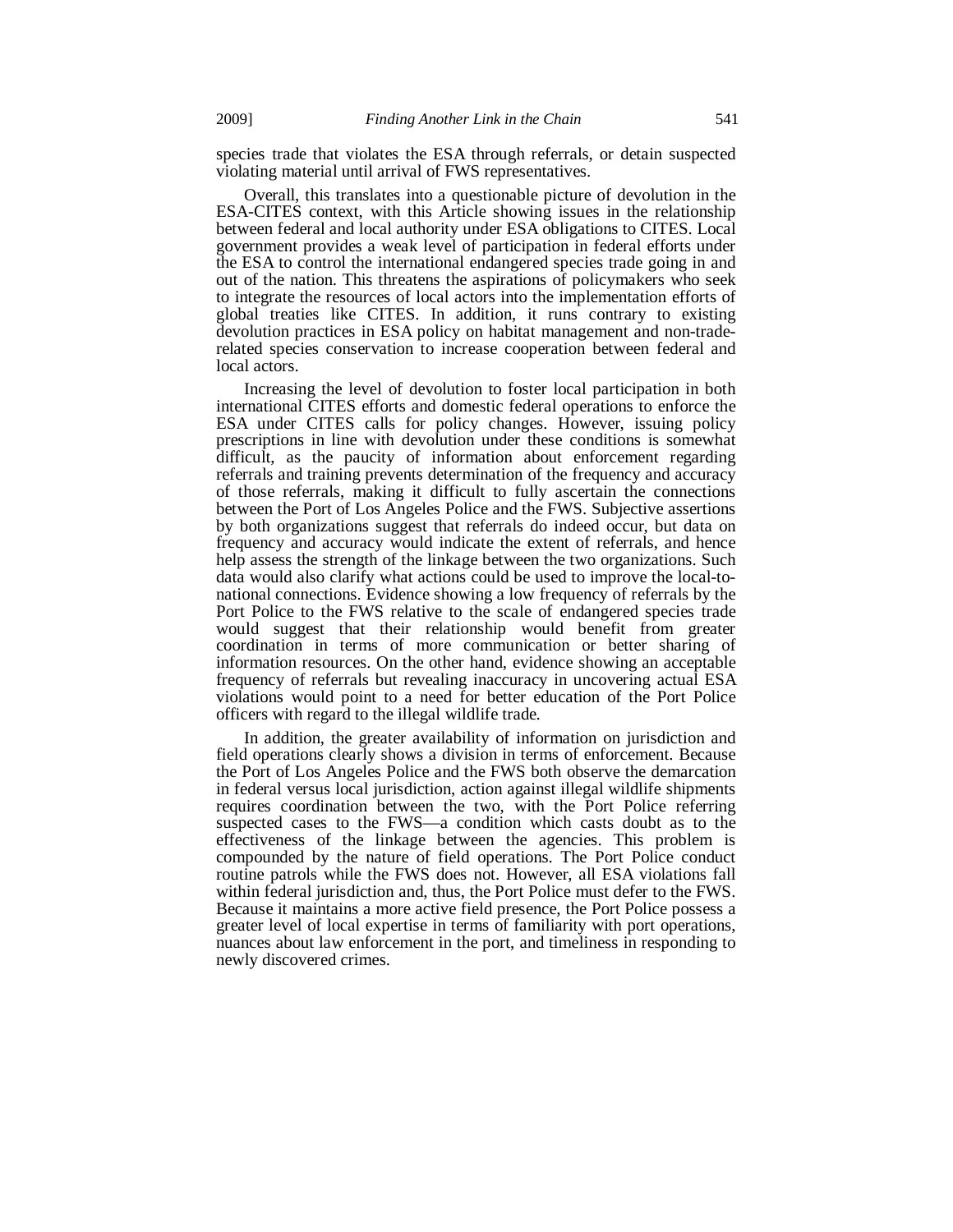Given the tenuous connections between the FWS and the Port of Los Angeles Police, the federal government may be missing an opportunity to improve its implementation of the ESA under CITES through utilization of the contributions of a local law enforcement agency with the potential to assist it. This scenario could be addressed by several policy prescriptions. One is to take action to encourage greater coordination between the Port of Los Angeles Police and the FWS. Unfortunately, creating effective coordination solutions requires better information about the exact issues needing resolution in referrals and training. However, this data, as discovered by this analysis, is not currently collected by the two agencies.

Another prescription would be adjusting jurisdiction and operational capabilities. This could be achieved via either of two different philosophical approaches: increasing federal power or increasing local power. If the approach is to rely upon federal authority, the consistent prescription would be to allow the FWS to maintain its jurisdiction, but then empower it with greater resources, perhaps in personnel, as well as communication and information retrieval. The FWS could thus gain the capability to maintain a greater, more consistent field presence to identify potential ESA and CITES violations. Doing so, however, runs contrary to devolution's emphasis on decentralized power and precludes integration of local contributions to national policy efforts.

In contrast, if the approach is to turn to local authority, the natural procedure would be to grant local law enforcement, including the Port of Los Angeles Police, more power to follow-up on suspected ESA and CITES cases its regular patrols uncover through investigation, entrance to containers, and other actions it is currently forbidden to conduct due to lack of jurisdiction. This way, while they would still ultimately relay these cases to the federal jurisdiction of the FWS, the Port Police would be better able to utilize their local expertise and presence. This latter solution is more in line with devolution's precept of decentralizing national government power to local muncipalities and counties, and allows local actors to aid implementation of national policy.

# V. AREAS OF FUTURE RESEARCH

The findings made by this Article would be aided by further investigation, particularly in terms of assessing the extent of devolution and the resultant diagnosis of policy prescriptions to further it. The empirical work here calls for further research on the relationship between the FWS and the Port of Los Angeles Police, as well as the similarities and differences with other treaties and agencies.

As identified by this Article, the relationship between the FWS and the Port of Los Angeles Police is missing data on the number and percentage of referrals and the accuracy of leads. This data would provide an objective reference point by which to gauge the relationship between federal and local levels in relation to the endangered species trade under the ESA and CITES. This, in turn, would allow a better sense of how coordination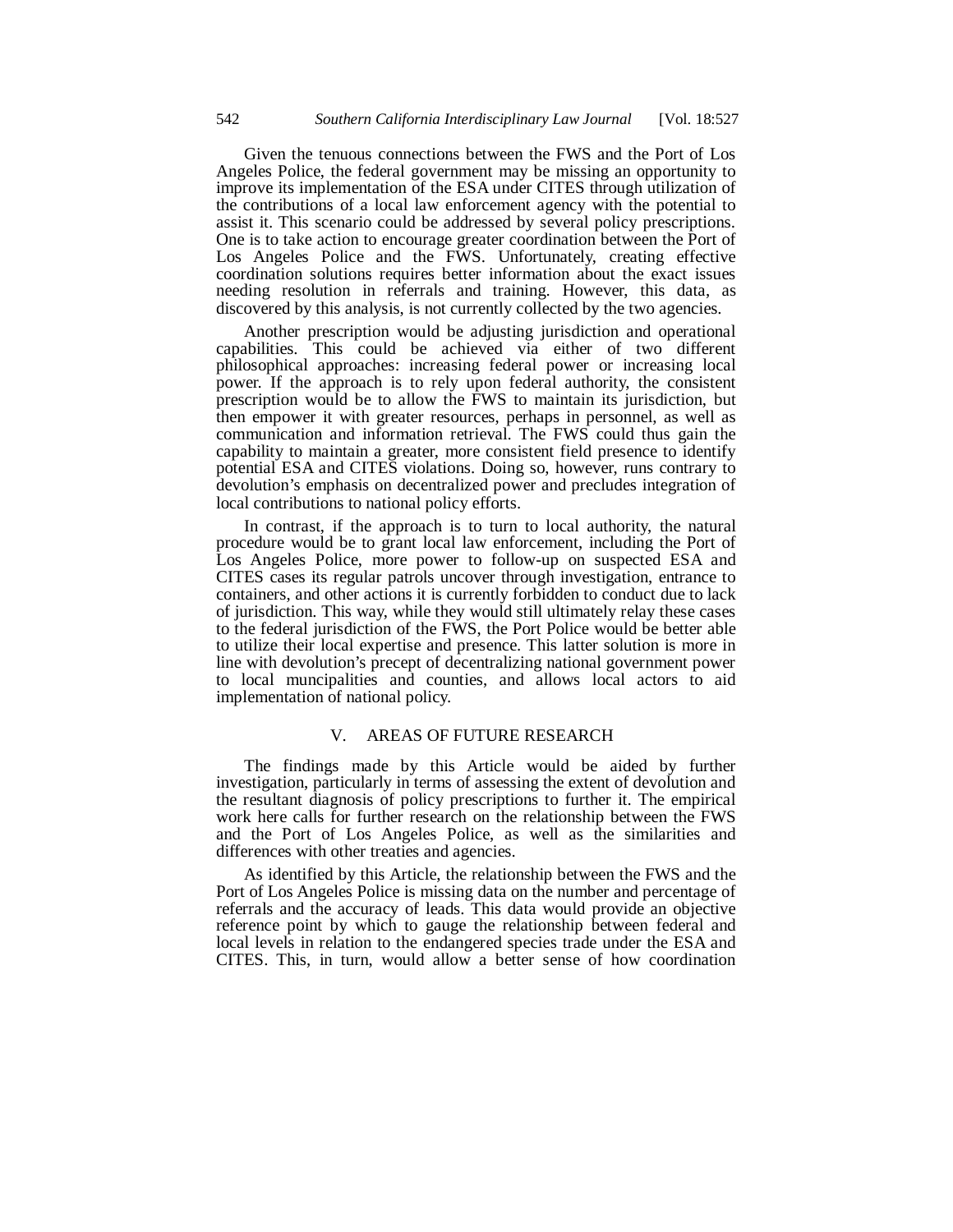between the federal and local levels could be improved or the ways in which authority could be better distributed between them.

An additional question, however, is whether devolution is a viable option for the FWS and the Port of Los Angeles Police in the context of ESA and CITES. Devolution here assumes local law enforcement has the desire and capability to accept additional duties to enforce national and international policies under the ESA and CITES. Before initiating policy actions to increase local involvement in national efforts, it would be prudent to test these assumptions.

Looking beyond just the ESA's obligations under CITES, our understanding of the total U.S. domestic system controlling the endangered species trade would also benefit from discussion of relevant state and local laws related to species trafficking. While not necessarily germane to the question of devolution by the federal government to local governments of authority under a federal law, it would clarify the relationship between endangered species trafficking laws at federal, state, and local levels. This would be useful in that it might mitigate the shortfalls in ESA-CITES enforcement highlighted by the devolution analysis in this Article.

Finally, from a broader perspective, the relevancy of the findings here might suggest a need to repeat the analysis in the context of other treaties and laws, and thereby other federal and local entities. This analysis served as an empirical illustration of how devolution can identify issues in the implementation of an international treaty at a local level. Determining the general applicability of the findings here leads to the study of other international treaties that are implemented through national laws and the investigation of how those laws are enforced at national and sub-national levels. This would allow a better sense of how devolution, or lack thereof, points out weaknesses in international treaties.

#### VI. IMPLICATIONS

To finish, the findings here suggest a number of implications extending outside the ESA-CITES context. First, beyond the domestic federalism discourse, devolution is consistent with trends towards decentralization in international relations scholarship. In international relations, the literature observes forces encouraging decentralization of authority from international institutions to more national ones, including authority involving environmental issues.<sup>60</sup> This decentralization extends to local

<sup>60</sup> *See generally* Abrahams, *supra* note 19; THE GLOBAL ENVIRONMENT IN THE TWENTY-FIRST CENTURY: PROSPECTS FOR INTERNATIONAL COOPERATION (Pamela Chasek ed., U.N. Univ. Press 2000); Clark C. Gibson & Stuart A. Marks, *Transforming Rural Hunters into Conservationists: An Assessment of Community-Based Wildlife Management Programs in Africa*, 23 WORLD DEV. 941 (1995); Jeffrey D. Hackel, *Community Conservation and the Future of Africa's Wildlife*, 13 CONSERVATION BIOLOGY 726 (1999); Mark Infield, *Cultural Values: A Forgotten Strategy for Building Community Support for Protected Areas in Africa*, 15 CONSERVATION BIOLOGY 800 (2001); Christopher C. Joyner, *Rethinking International Environmental Regimes: What Role for Partnership Coalitions?*, 1 J. INT'L L. & INT'L REL. 89 (2005); LIVING WITH WILDLIFE: WILDLIFE RESOURCE MANAGEMENT WITH LOCAL PARTICIPATION IN AFRICA (WORLD BANK TECHNICAL PAPER NO. 130) (Agnes Kiss ed., World Bank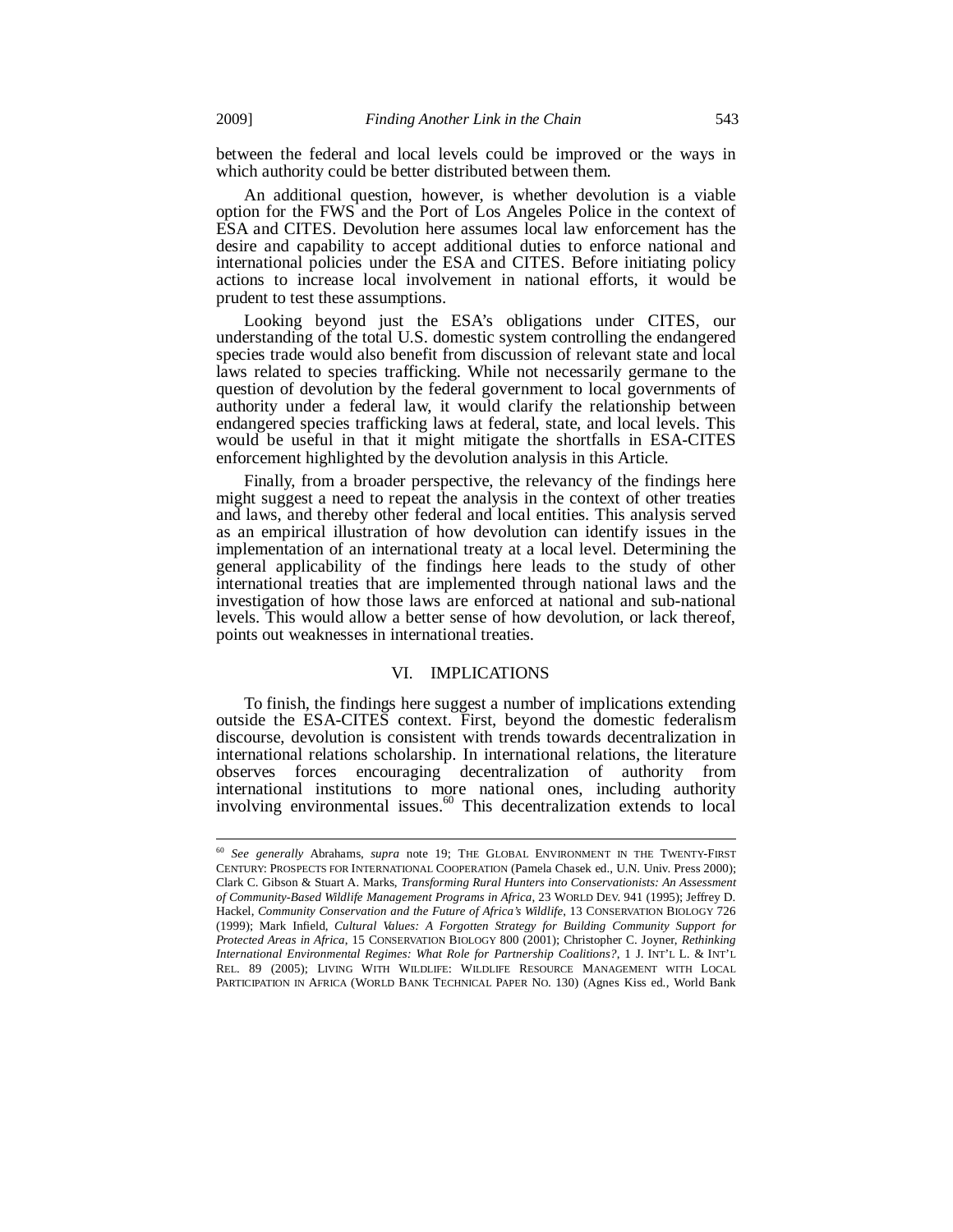actors at the sub-national level, with literature demonstrating increased local involvement in international affairs, such that cities and counties are taking an increased role in areas formerly deemed the jurisdiction of the federal government.<sup>61</sup>

Second, as applied here, an approach using devolution can be potentially directed towards analysis of other treaties or international instruments structured around implementation by nation-states. As illustrated by this empirical analysis, assessing the extent to which authority is distributed from national to sub-national government can provide insight into the policy implementation structure of a given nationstate and help to identify specific issues needing resolution to strengthen international treaties.

Finally, on a conceptual level, the combination of devolution-based analysis with international treaties serves to expand international relations research. Donald Kettl, in discussing the transformation of government through devolution, used the term "chains of implementation" to refer to the implementation of policy between interacting national, state, and local agencies.<sup>62</sup> National laws are enunciations of national obligations to international treaties. Thus, national, state, and local entities are fulfilling the aspirations of international agencies, essentially extending the implementation chain from the international level to local levels. Devolution, in essence, can create a link between international treaties and local government. This is significant, because it not only evidences the relationship between global and local issues, but it also shows how local solutions can benefit these global issues.

In closing, this analysis sought to contribute to a dearth of literature regarding devolution in the ESA-CITES context. This was accomplished by evaluating the extent of devolution in ESA implementation of CITES and using the research to note issues identifying policy prescriptions enabling devolution from federal to local levels. In the process, this Article observed that using devolution of the ESA under CITES to counter international endangered species trafficking is not only consistent with ongoing devolution in other federal policy areas, but also consistent with calls in international scholarship for decentralization of authority from international to local actors. As a result, devolution in the ESA-CITES context is not

<sup>1990);</sup> PEOPLE IN NATURE: WILDLIFE CONSERVATION IN SOUTH AND CENTRAL AMERICA (Kirsten M. Silvius et al. eds., Columbia Univ. Press 2004); Oswald Braken Tisen et al., *Wildlife Conservation and Local Communities in Sarawak, Malaysia* (Dec. 1999),

http://www.mered.org.uk/mike/papers/Communities\_Pakse\_99.htm; GREEN GIANTS?, *supra* note 19; NATURAL CONNECTIONS: PERSPECTIVES IN COMMUNITY-BASED CONSERVATION (David Western & R. Michael Wright eds., Island Press 1994).

<sup>61</sup> *See, e.g.*, Conlan, *supra* note 20, at 183–85; John M. Kline, *Continuing Controversies over State and Local Foreign Policy Sanctions in the United States*, 29 PUBLIUS: J. FEDERALISM 111 (1999); Mathews, *supra* note 20; McGuire, *supra* note 22; O'Neill, *supra* note 19; Laurence J. O'Toole, Jr. & Kenneth I. Hanf, *American Public Administration and Impacts of International Governance*, 62 PUB. ADMIN. REV. 158 (2002); Judith Resnik, *Foreign as Domestic Affairs: Rethinking Horizontal Federalism and Foreign Affairs Preemption in Light of Translocal Internationalism*, 57 EMORY L.J. 31 (2007); Robinson, *supra* note 20.

<sup>62</sup> Kettl, *supra* note 22, at 492–96.